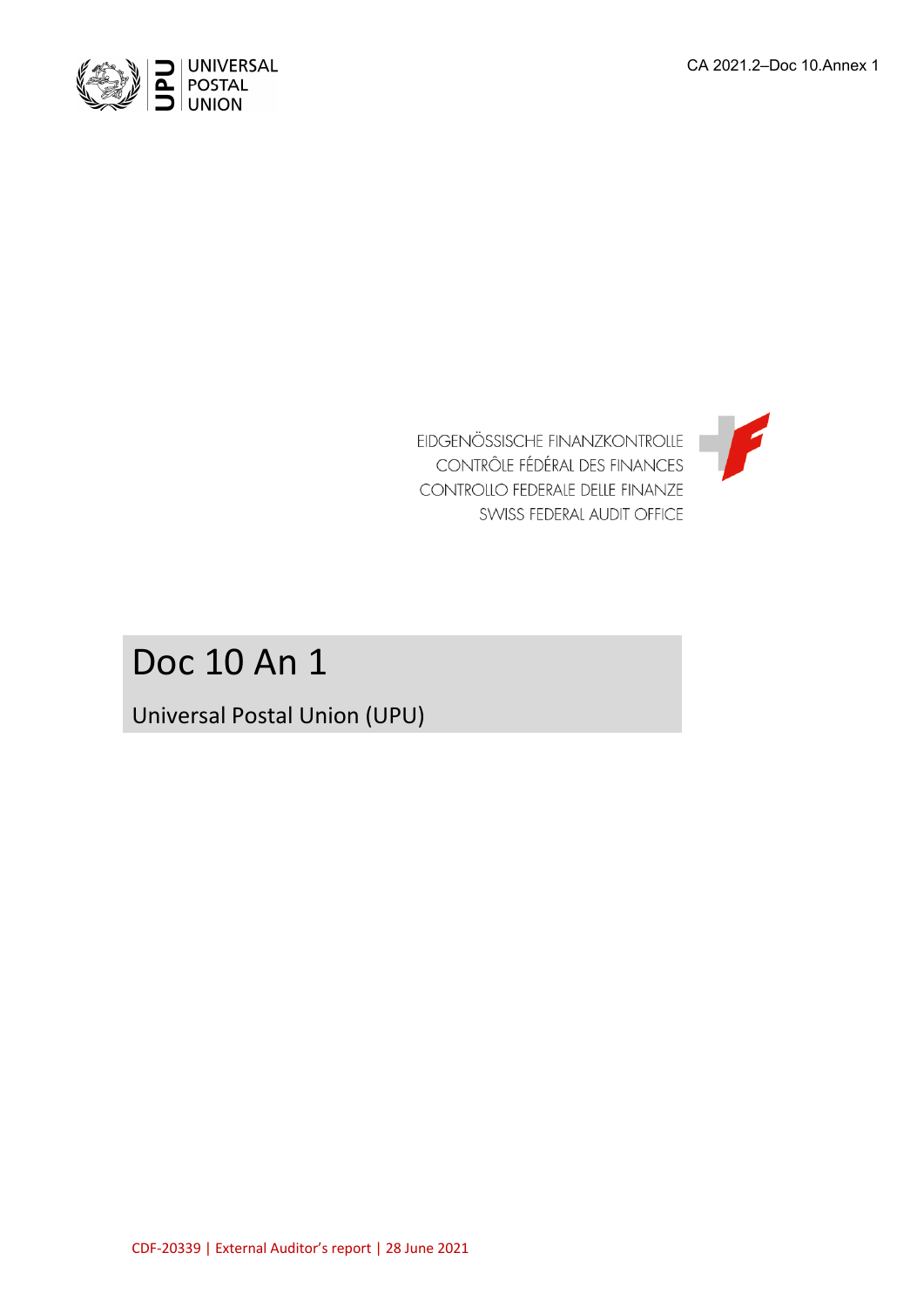# Table of contents

| Main findings of the audit of the 2020 consolidated financial statements Paragraphs 43-126 |  |
|--------------------------------------------------------------------------------------------|--|
|                                                                                            |  |
|                                                                                            |  |
| Annex 1: Follow-up of recommendations from previous audits                                 |  |

*In accordance with article 148, paragraph 1, of the General Regulations approved at the 26th Congress in Istanbul in 2016, the Government of the Swiss Confederation shall supervise, without charge, the bookkeeping and accounting of the Universal Postal Union (UPU). On the basis of this provision, this mission has been entrusted to the country's highest public financial audit body, namely the Swiss Federal Audit Office (SFAO), which thus serves as External Auditor of the UPU accounts.*

*The terms of reference are defined in article 37 of the Financial Regulations and in the Additional terms of reference governing external audit annexed to those Regulations. The members of the SFAO thus mandated fulfil their function autonomously and independently, with the support of their colleagues.*

*The SFAO provides services in relation to the external audit of the UPU in a manner that is fully independent of its role as the supreme financial oversight body of the Swiss Confederation. The SFAO has a team of highly qualified professionals with wide experience of audits in international organizations.*

#### *For more information, please contact:*

*Mr Eric-Serge Jeannet, Deputy Director, Tel. +41 58 463 10 39, eric-serge.jeannet@efk.admin.ch*

*Mr Didier Monnot, Head of Audit Mandates, Tel. +41 58 463 10 48, didier.monnot@efk.admin.ch*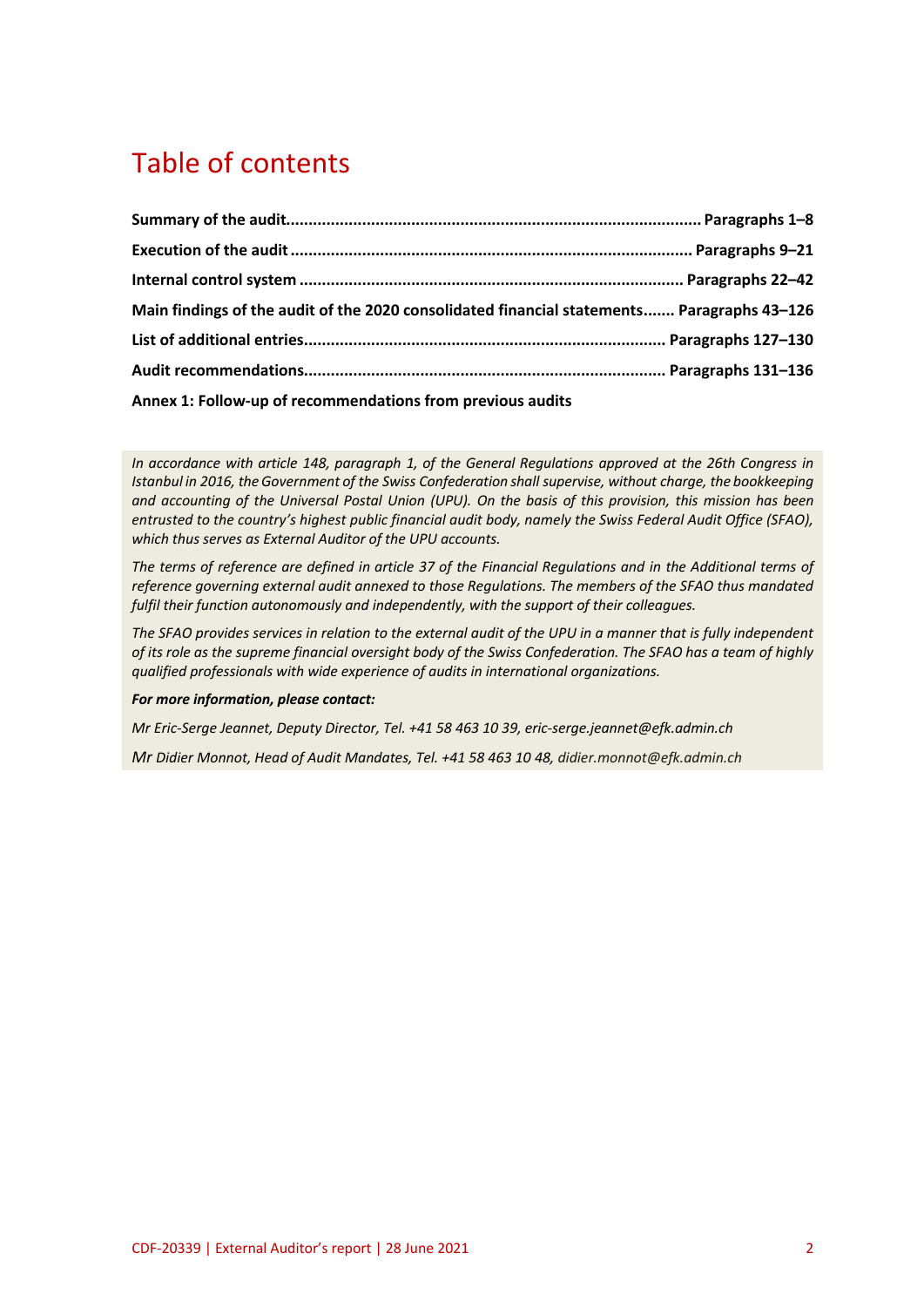# Doc 10 An 1 Universal Postal Union (UPU)

## Summary of the audit

### **Audit opinion without reservation**

- 1. The 2020 financial statements of the UPU were prepared in accordance with the International Public Sector Accounting Standards (IPSAS). The audit of these statements gave a satisfactory result overall, and the SFAO is able to issue an audit opinion without reservation.
- 2. The SFAO noted weaknesses in the understanding and implementation of the risk assessment and monitoring of controls, and in the process relating to education grants. The SFAO has made three new recommendations in this regard. While the Finance Directorate (DFI) has made progress in the account closure and financial statement preparation procedure, certain aspects thereof need to be improved.
- 3. The SFAO was able to carry out and finish the audit work on schedule despite the restrictions resulting from the COVID-19 pandemic. It also noted the progress of the project to digitalize accounting data and personnel files, the implementation of which will allow the efficiency and effectiveness of processes to be improved.

#### **There is significant doubt as to the Union's ability to continue as a going concern**

- 4. The financial situation of the UPU is worrisome. Firstly, the balance sheet showed negative equity of 236 million CHF at the end of 2020, while total assets stood at 267 million. Secondly, the situation regarding the Union's liquid assets is a matter for concern. Whereas the Union should act as guarantor for its Provident Scheme when the latter falls below a minimum level of coverage of 85%, the total amount that would need to be paid at the end of 2020 to achieve this level of coverage is 26.7 million CHF.
- 5. The settlement of such an amount would lead to serious cash-flow problems for the Union and, as such, represents a material uncertainty that could cast significant doubt on the organization's ability to continue as a going concern. This issue was acknowledged by the UPU and a long-term financing plan was established with a view to fully recapitalizing the Provident Scheme by 2045. The plan is to be submitted for formal adoption at the next Congress – a decision which would enshrine this objective in the basic Acts of the organization.
- 6. Other factors could adversely affect the financial situation. The International Bureau building is in need of renovation. The electrical installations and fire protection system are obsolete and need to be brought into line with current standards. In the latest estimation of the architectural consultant, the cost of the most urgent work would be 34 million CHF. Efforts are being made to raise these funds.
- 7. The collection of receivables is becoming increasingly difficult and the COVID-19 pandemic is not facilitating the matter. The Council of Administration (CA) will propose measures to the 2021 Congress aimed at improving the collection of receivables.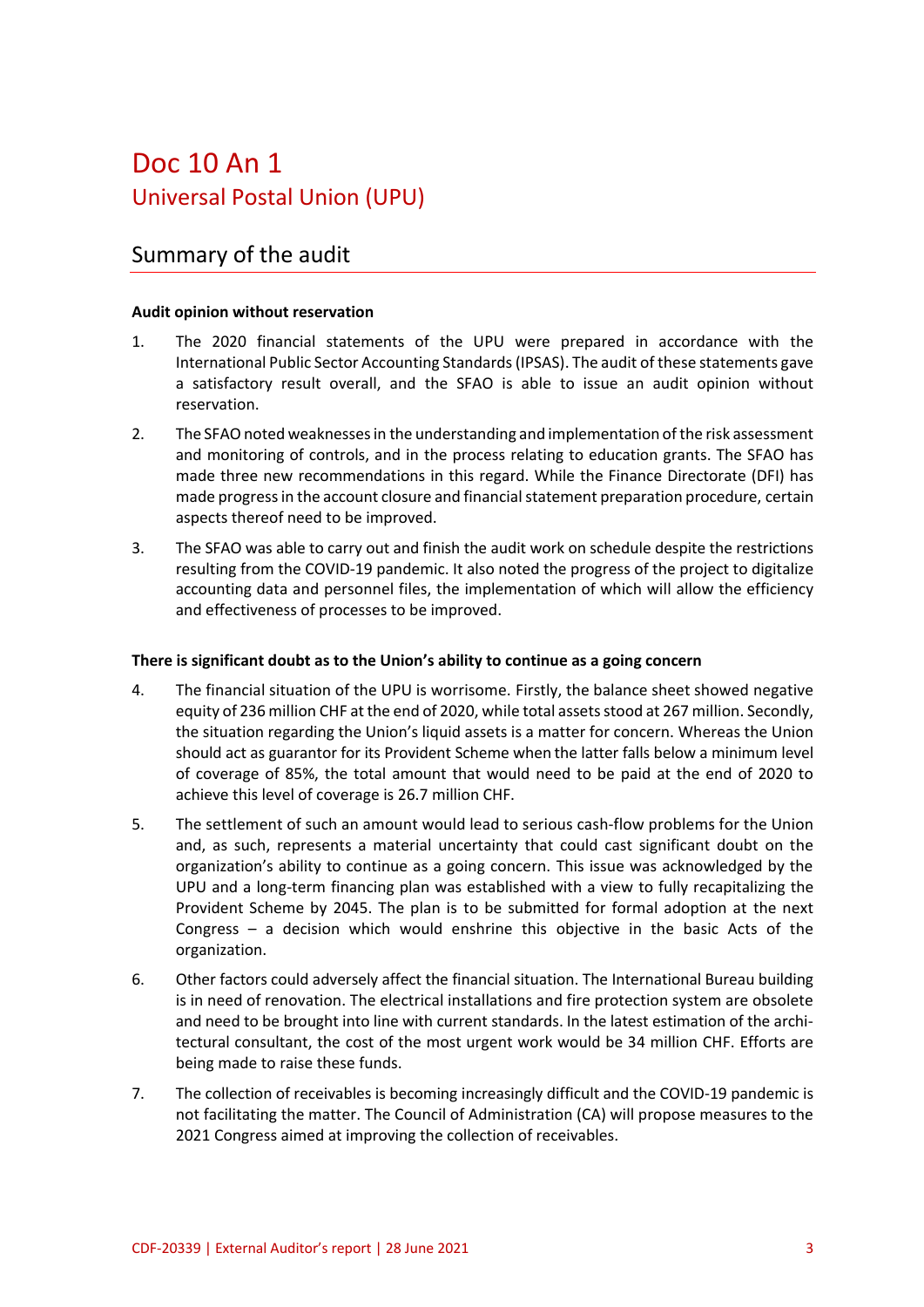8. The SFAO requested that the General Management evaluate the organization's ability to continue as a going concern. Having examined the situation and the simulations of possible changes in cash flow, the General Management concluded that the organization's ability to continue as a going concern is not threatened in the short term.

# Execution of the audit

# Purpose and scope of the audit

- 9. The purpose of the financial audit is to issue an opinion on the consolidated financial statements of the Universal Postal Union (UPU), on the basis of IPSAS, for the financial year ending 31 December 2020.
- 10. Financial year 2020 was governed by the relevant provisions of the Constitution and of the General Regulations (Istanbul 2016); by the Financial Regulations and the Rules on Financial Administration, Accounting Organization and Control of the UPU; and by IPSAS.
- 11. The consolidated financial statements comprise the statement of financial position, the statement of financial performance, the statement of changes in net assets, the statement of cash flow, the statement of comparison of budget and actual amounts, and the notes to the consolidated financial statements.
- 12. The audit was conducted in accordance with the International Standards on Auditing (ISA<sup>1</sup>), and in compliance with the additional terms of reference annexed to the UPU's Financial Regulations, which require the audit to be so planned and conducted as to obtain reasonable assurance that the consolidated financial statements are free of significant irregularities.
- 13. The 2020 accounts of the UPU Provident Scheme were the subject of a separate audit report and correspondence. The same goes for the accounts of the three translation services (Arabic, English and Portuguese), given that they are not consolidated.

# Key areas of the audit

 $\overline{a}$ 

- 14. For the purposes of the audit, the SFAO performed a risk assessment, on the basis of which it identified the main risks, the key areas to be audited, and the audit approach.
- 15. The ISA define the role that the auditor must fulfil with regard to the risk of potential misstatements in the financial statements, whether caused by fraud or error (ISA 240). Consequently, the External Auditor adopted procedures specific to this field.

| # | Description of potential risk of misstatements                                                   | <b>Audit findings</b> |
|---|--------------------------------------------------------------------------------------------------|-----------------------|
|   | Override of controls by the Management                                                           | §44–45                |
|   | The Management can reject or ignore controls, requirements<br>and guidelines (significant risk). |                       |

<sup>1</sup> Published by the IAASB (International Auditing and Assurance Standards Board)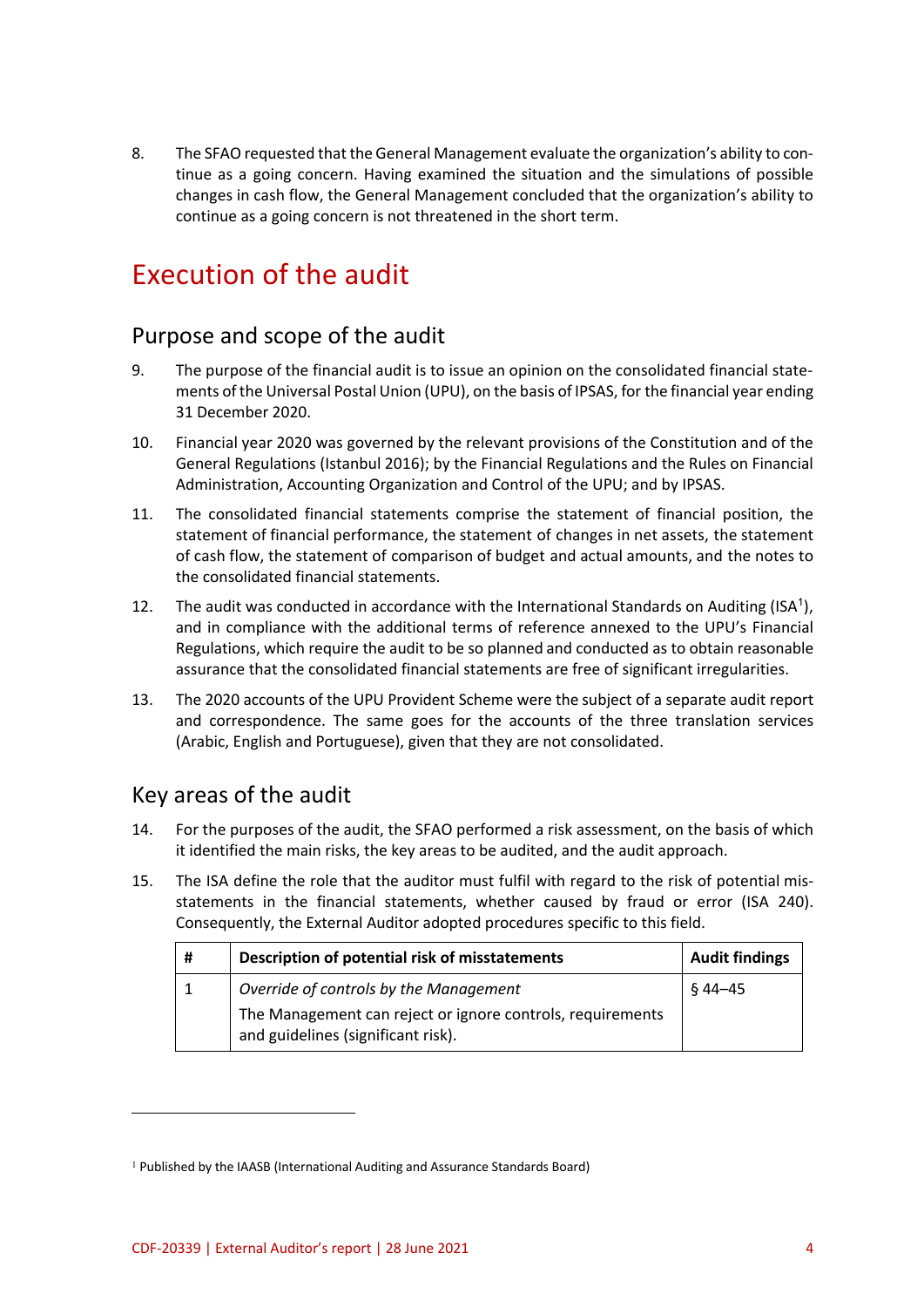| #              | Description of potential risk of misstatements                                                                                             | <b>Audit findings</b> |
|----------------|--------------------------------------------------------------------------------------------------------------------------------------------|-----------------------|
| $\overline{2}$ | Operational continuity                                                                                                                     | $§$ 49-64             |
|                | There is significant doubt as to the operational continuity of<br>the UPU.                                                                 |                       |
|                | The assumptions for the organization's continuity of opera-<br>tions are no longer being met.                                              |                       |
| 3              | Recognition of revenue                                                                                                                     | $$71 - 73$            |
|                | Recovery of doubtful debts is insufficient.                                                                                                |                       |
|                | Insufficient provision for needs in respect of reserves and<br>depreciation.                                                               |                       |
| 4              | Investments                                                                                                                                | $$69 - 70$            |
|                | Significant errors in the valuation of investments.                                                                                        |                       |
| 5              | Employee benefits                                                                                                                          | § 84; 99-102          |
|                | Obligations are not correctly entered in the accounts.                                                                                     |                       |
|                | The assumptions used by the Management in evaluating com-<br>mitments in respect of employee benefits are not reasonable<br>or sufficient. |                       |

# Communication with the Management and management bodies during the audit

- 16. During the preparatory phase of the audit, the SFAO met with Mr P. Clivaz, Deputy Director General, and Mr J.-A. Ducrest, Director of Logistics.
- 17. In the course of the audit work, the SFAO regularly met with Mr O. Dreier, with other employees in the DFI, and with members of other International Bureau directorates, depending on the subject matter.
- 18. The findings of the audit were communicated to the DFI at meetings on 18 December 2020 and 28 June 2020. The latter meeting served as the final discussion, and was held in the presence of Mr P. Clivaz, Deputy Director General; Mr V. Dubenko, Director of Finance; Mr J.-A. Ducrest, Director of Logistics; Mr R. Cuadra, Acting Director of Human Resources, Mr O. Dreier, Accounting, Budget and Treasury Programme Manager; and Ms X. Fu, Risk Controlling and Management Information Systems Coordinator.

The SFAO was represented by Mr D. Monnot, Head of Audit Mandates, Mr M. Köhli, Competence Centre Manager, and Ms V. Bugnon, Audit Manager.

19. The SFAO will not reproduce in this report the points and issues of minor importance that were clarified and discussed in the course of the audit or at the above-mentioned meetings with the DFI.

## Examination of the work of the Internal Auditor

20. During the interim and final audits, the SFAO conducted a review of the work of the Internal Auditor. The internal audit function has been outsourced since 2011.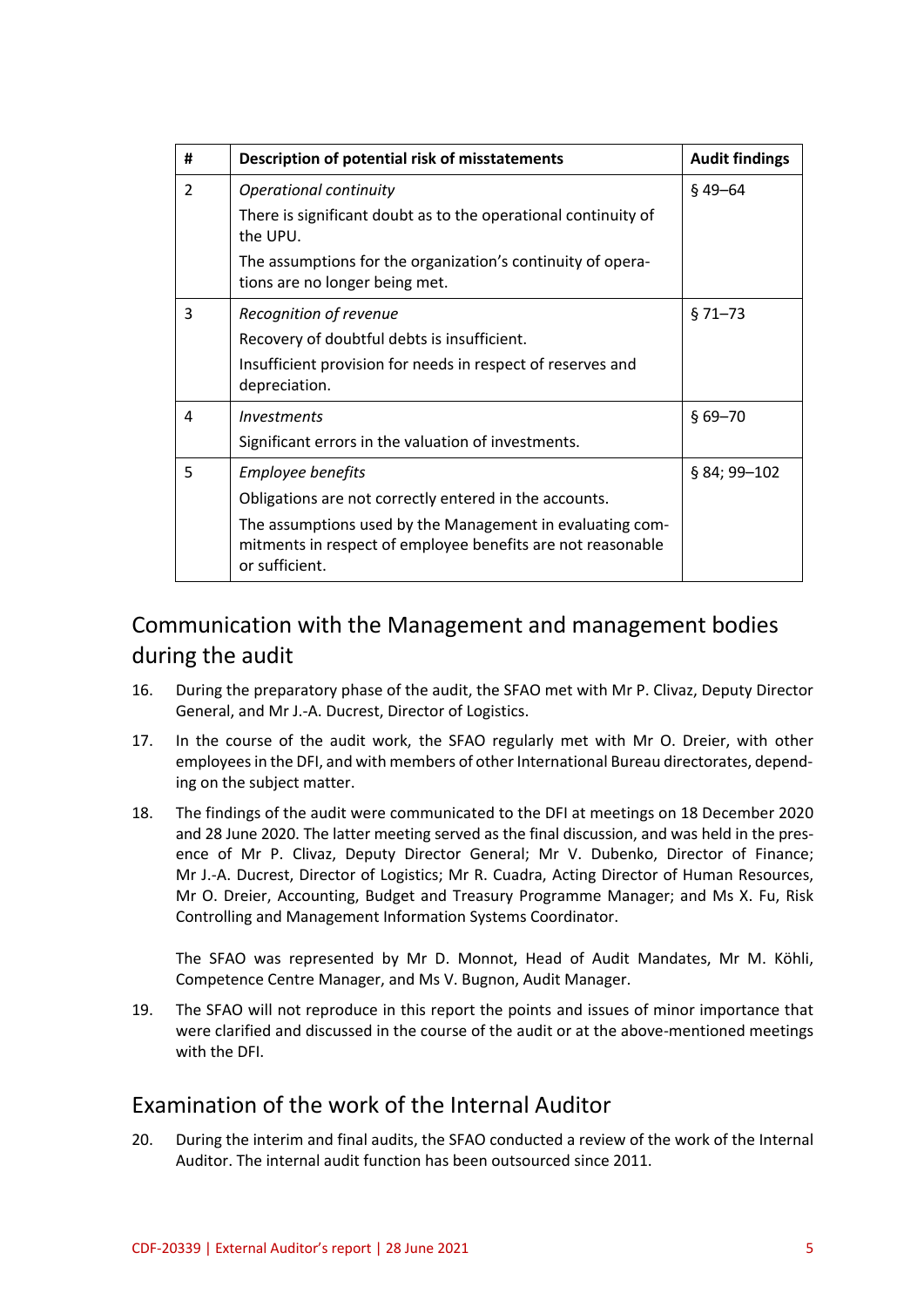21. The internal audit reports<sup>2</sup> that were reviewed contain some interesting observations which, while requiring action on the part of the UPU, did not have a direct and significant impact on the work of the SFAO.

# Internal control system

22. Each year, the SFAO notes the controls carried out at the organization level and general IT controls. For each financial year, it examines the account closure and financial statement preparation procedure.

### Controls at the organization level

23. The Union has an internal control system (ICS) manual setting out the ICS objectives and describing the ICS components applicable to the organization. The various roles and responsibilities are also set out therein.

### *Control environment*

- 24. The UPU has put into place a code of conduct entitled "Code of conduct: An employee's guide to proper professional conduct", as well as a system for financial disclosure (via statements) and sources of possible conflicts of interest in the activities of international civil servants. In its independent report of 3 September 2020, PricewaterhouseCoopers (PwC) indicated that it had not identified any real conflicts of interest for the disclosure period 2019. The examination focused on 57 staff members with responsibilities involving potential conflicts of interest. The results were presented to the CA in December 2020.
- 25. The SFAO notes that the UPU worked on the issue of ethics in 2020. The Ethics Office, for which the mandate is currently assigned to PwC, did not identify any irregularities for the year 2020. It organized ethics training on the theme "Diversity and inclusion within the UPU" and raised staff awareness about the ethics challenges associated with the COVID-19 pandemic and telework. The CA noted the Ethics Office annual report 2020 in 2021.
- 26. The SFAO notes that the health crisis did not jeopardize the functioning of the various management committees, which continued to meet regularly in 2020.

#### *Risk assessment*

 $\overline{a}$ 

27. Every three years, the UPU undertakes an assessment of the strategic risks faced by the organization. This exercise was first carried out in 2014, and then again in 2017. The next risk assessment, initially planned for 2020, is being performed in 2021. The Internal Auditor supports the UPU in this connection by providing it with a methodology and consolidating the results. Some 15 to 20 risks emerge from the assessment.

<sup>&</sup>lt;sup>2</sup> The reports examined were the following:

<sup>–</sup> Report 01.2020: Risk assessment and audit planning

<sup>–</sup> Report 02.2020: Communication with member countries

<sup>–</sup> Report 03.2020: Cyber security

<sup>–</sup> Report 04.2020: Annual internal audit activity reporting 2020

<sup>–</sup> Report 05.2020: Follow-up of recommendations

<sup>–</sup> Report 06.2020: Management of business continuity in relation to COVID-19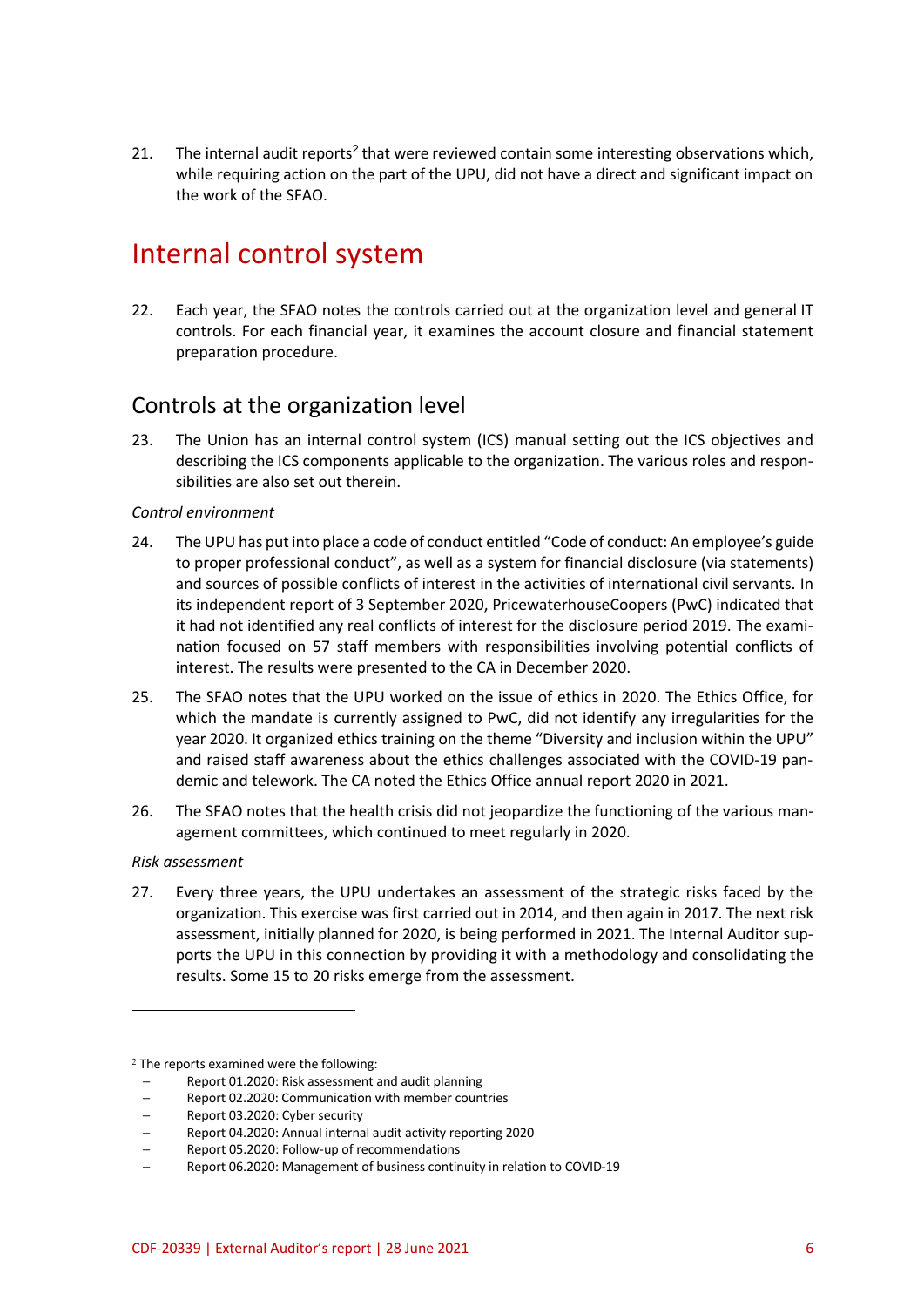### **Evaluation of the SFAO**

The SFAO feels that it would be appropriate to conduct this detailed assessment through a "bottomup" approach on a regular basis. It feels, however, that the UPU should also carry out an annual risk assessment at the organization level. In the interim, a simplified "top-down" approach suffices.

#### **Recommendation No. 1 (priority level 2)**

The SFAO recommends that the UPU put into place an annual risk assessment at the organization level.

#### **Director General's comments**

The General Management agrees with this recommendation. The International Bureau will carry out an annual strategic risk assessment through a "top-down" approach. The Management Committee will meet to assess the main strategic risks identified in the previous risk analysis.

(Scheduled date for implementation: December 2021)

### *Control activities*

28. The Union has put into place a number of risk and control matrices. The ICS manual provides information on defining the controls and measuring their effectiveness.

#### **Evaluation of the SFAO**

The SFAO recalls that it is important for the organization's staff to be familiar with these risk and control matrices, which should be applied on a daily basis as they constitute a main component of an effective ICS.

#### **Director General's comments**

The General Management shares the view expressed by the External Auditor. The organization's staff are already familiar with the matrices. A focal point has been assigned for each directorate and strategic unit (EMS and QSF), who is responsible for providing his or her colleagues with information on the ICS (including the matrices used).

The directorates/units have been informed that the ICS must be included among their daily activities and that the risk/control matrices must be updated on a regular basis. Regular awareness raising is, however, necessary in order to ensure optimal use of the ICS.

### *Monitoring of controls*

- 29. Monitoring procedures have been put into place, particularly the annual monitoring loop provided for in the ICS manual. The monitoring loop comprises three stages: updating the inventory and analyzing processes; monitoring the ICS; and reporting on the general performance of the ICS.
- 30. The SFAO notes that the monitoring process is lengthy. It is not carried out every year. The UPU has put into place a three-year rotating system. The Union reviewed the financial risks in 2019 and the risks associated with the five ICS components in 2020. The global risk analysis will be conducted in 2021. The organization will recommence the rotation in 2022 with the financial risk assessment.
- 31. At the time of conducting this audit, the UPU was yet to finalize the 2020 report on the status of the ICS.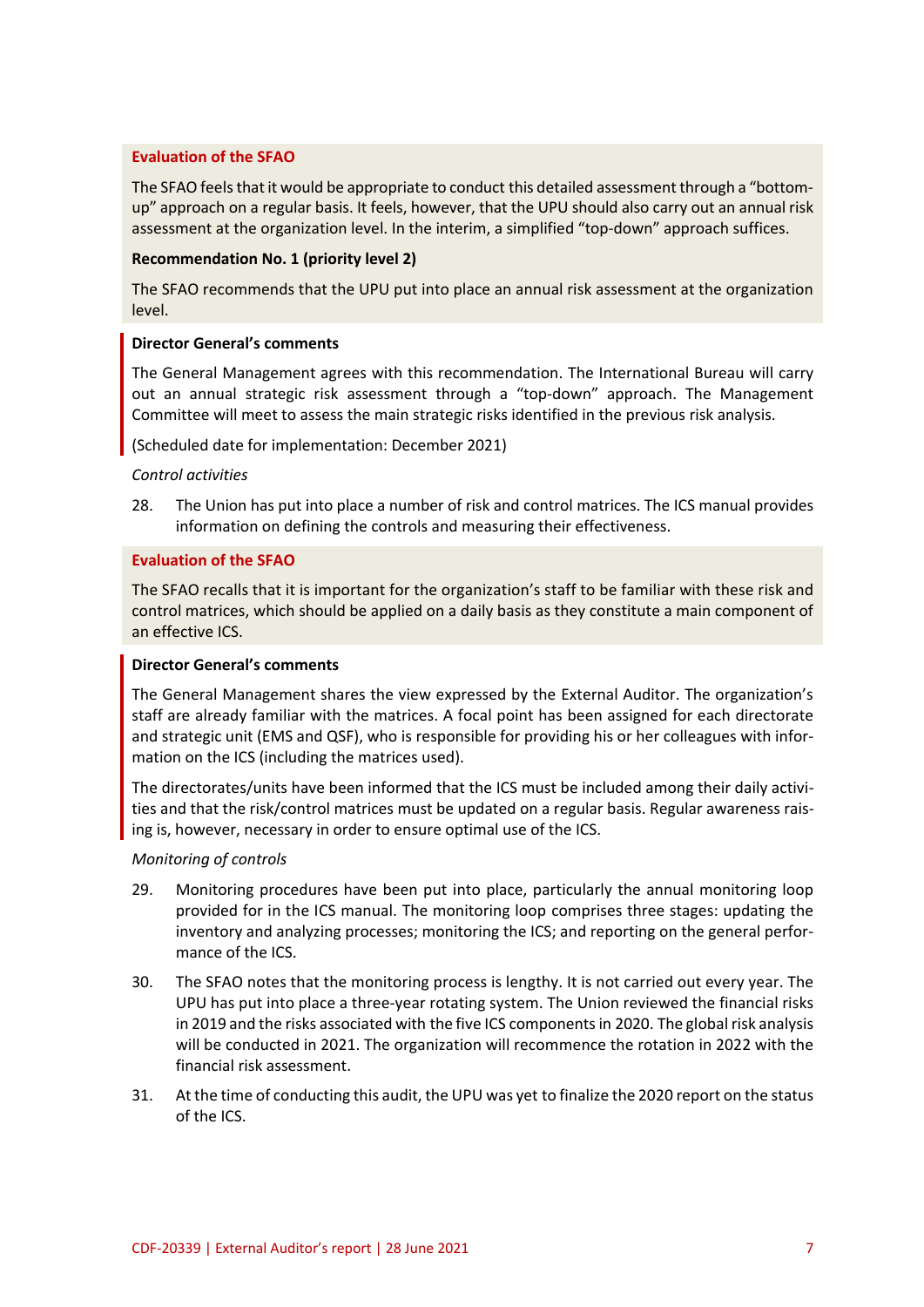### **Evaluation of the SFAO**

The SFAO feels that there is confusion between risk analysis at the organization level and monitoring of controls. The risk analysis 2020 in respect of the five ICS components represents more a review of the components than a risk analysis of operational processes.

The process owners need to review the risk and control matrices annually. A three-year rotation is not satisfactory as it does not allow any changes in the time frame to be covered.

The ICS assessment can be performed throughout the year rather than at a specific moment. Doing so would allow the assignments of process owners and programme managers to be lightened and better distributed. To simplify matters, each directorate could perform this assessment by focusing on certain key aspects of the ICS or higher risk ones. Each individual control and process should not necessarily be monitored annually.

The results of the annual monitoring must be made available in a timely manner to allow the Management to respond quickly to any shortcomings identified.

#### **Recommendation No. 2 (priority level 2)**

The SFAO recommends that the UPU organize annual ICS monitoring, taking into account risks and resources so as to remain efficient.

#### **Director General's comments**

The General Management agrees with this recommendation. Following the implementation of the ICS and the organization of the first monitoring loop (operational risk analysis) in 2014, and of subsequent ones in 2015 and 2016, a structural change was carried out in 2017. The ICS monitoring resumed in 2019 with the organization of risk/control self-assessment.

Since 2019, the International Bureau has been organizing annual ICS monitoring by assessing a particular risk category each year: assessment of the risks associated with processes with a financial impact in 2019, and assessment of risks related to non-specific processes (described in the ICS manual) in 2020.

The UPU will adapt its annual ICS monitoring in an efficient manner according to the Auditor's expectations and the stages agreed.

(Scheduled date for implementation: December 2021)

## General IT controls

- 32. During the interim audit at the end of 2020, the SFAO carried out an IT audit focusing, among other things, on general IT controls. In terms of the financial ICS, these cover the following areas:
	- Change management;
	- Access rights management;
	- Management of IT operations.
- 33. The SFAO verified the existence of general IT controls by carrying out on-site surveys. It cannot fully confirm the existence of the ICS in this area owing to a lack of examples (e.g. programme changes) or evidence (e.g. verification of authorized users in access management).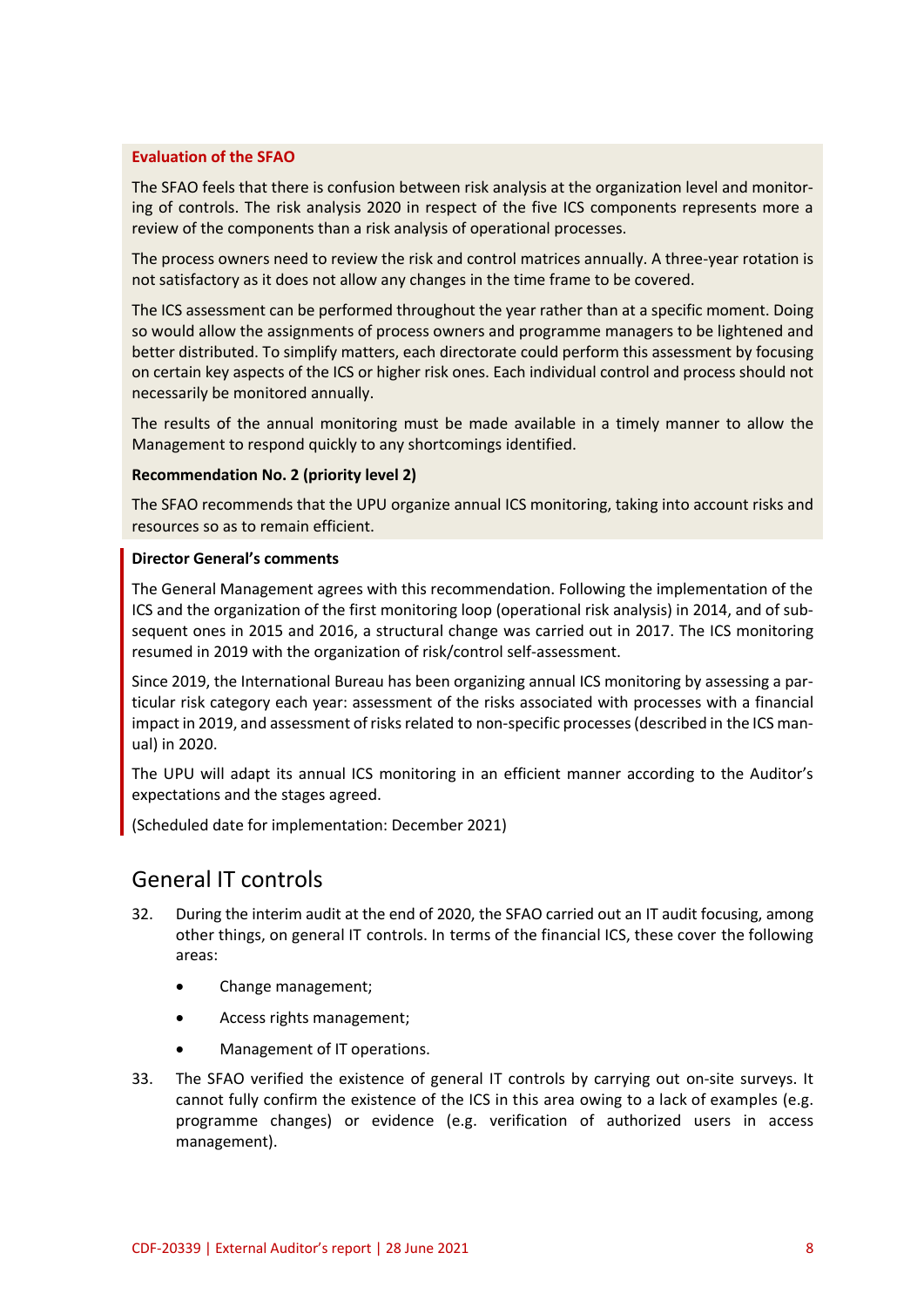- 34. The SFAO notes that recommendations 1 of report 18055 and 5 of report 13262 have not yet been fully implemented. These recommendations are aimed at best practice in the areas of programme changes and NAVISION access rights, and provide for the handling and management of IT requests. Additional information is provided in Annex 1 to the present report.
- 35. The SFAO did, however, find the other general IT controls to be adequate to cover the IT risks associated with regular accounting and bookkeeping.

### Account closure and financial statement preparation procedure

- 36. In the 2018 financial statements audit report, the SFAO issued a recommendation on the improvement of the ICS relating to the account closure and financial statement preparation procedure.
- 37. The DFI took a number of steps to improve the situation. The full financial statements were submitted to the SFAO from the start of the audit and were of good quality. The number of adjustments resulting from the audit decreased. The supporting documents submitted to the SFAO were of improved quality, particularly the summary table of bonds valued at amortized cost.
- 38. The UPU has not, however, allocated open debit and credit items according to the currency of the original transaction for the information relating to financial instruments, as was requested in the last audit report.
- 39. The SFAO notes that the preparation of financial statements involves numerous manual stages. When an element is updated in the Excel file, the other headings associated therewith are not updated automatically. Consequently, the information in the financial statements is not consistent and cannot be identified in any controls.
- 40. The SFAO notes that controls are provided for in the account closure and financial statement preparation procedure. These controls, however, are performed on screen and are not documented. An external consultant reviews the financial statements. The SFAO notes that the UPU has not acted on all its comments. For example, it pointed out that the USPS receivable of 32 million CHF should be entered under accounts receivable rather than other assets. The UPU has not corrected this error. The SFAO proposed that an adjustment be made during the audit.
- 41. In the light of these issues, the SFAO considers that certain areas of the ICS relating to the account closure and financial statement preparation procedure need to be improved. Recommendation 1 of report 19027 therefore stands.
- 42. The SFAO also took stock of the progress of the project to digitalize accounting data and personnel files. It hopes that the implementation thereof will facilitate the work of the Union's staff and improve the efficiency and effectiveness of processes.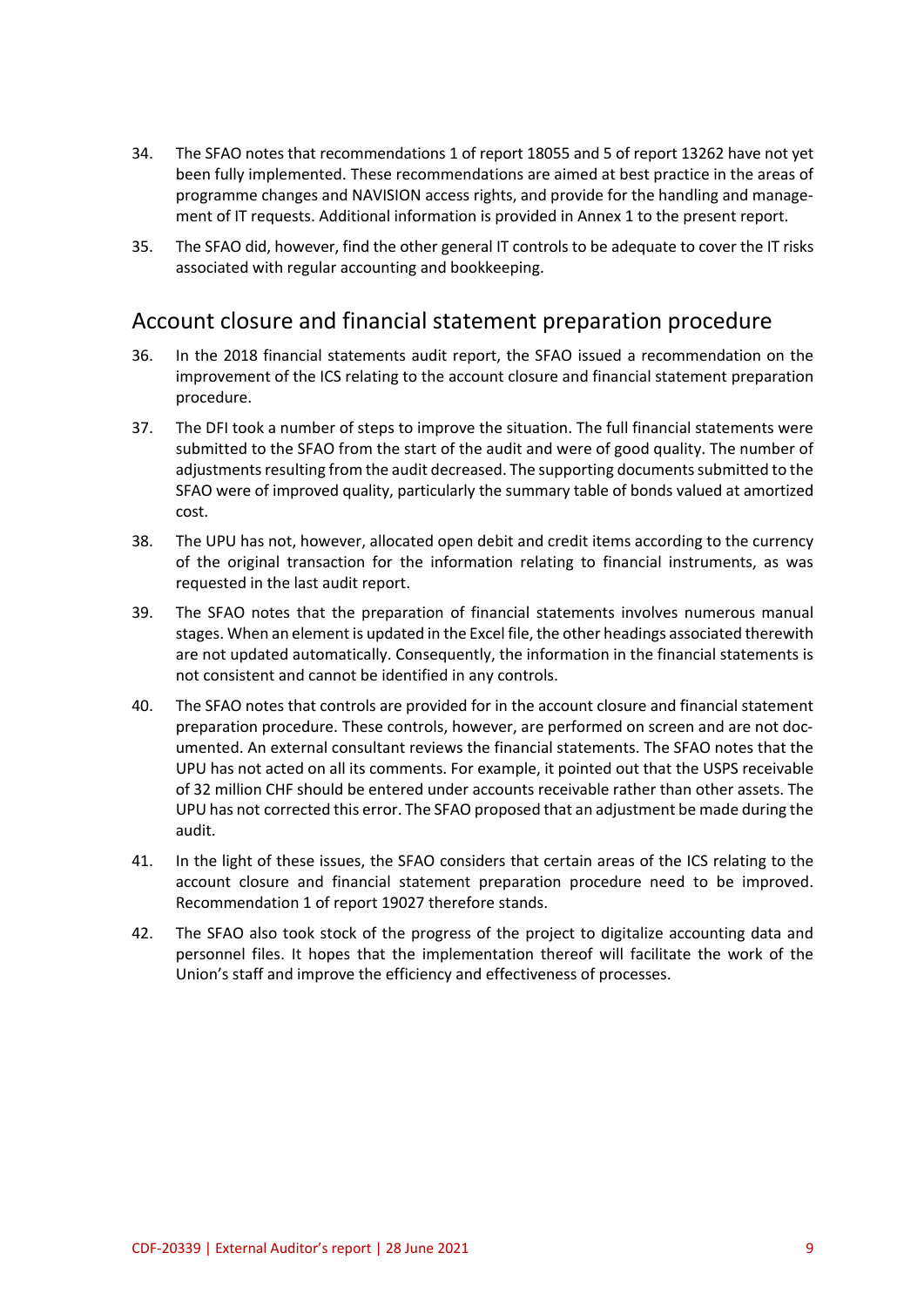# Main results of the audit of 2020 consolidated financial statements

43. The audit carried out related to the 2020 consolidated financial statements of the UPU (French version). These statements comprise the statement of financial position (financial statement I), the statement of financial performance (financial statement II), the statement of changes in net assets (financial statement III), the statement of cash flow (financial statement IV), and the statement of comparison of budget and actual amounts (financial statement V), together with the notes attached to the financial statements. These consolidated financial statements are presented in accordance with IPSAS.

### Analysis of accounting data

- 44. In auditing the consolidated financial statements, the SFAO performed analytical procedures and detailed tests. As in past years, it used an accounting data extraction tool. During the final audit, an external consultant was asked to perform a journal entry testing (JET) analysis.
- 45. The analysis focused on the individual accounting of the Union. The results of these analyses were processed by the SFAO, and the additional work did not reveal any particular problems.

### Implementation and conformity with IPSAS

- 46. The IPSAS Board has published two new standards, which will take effect after 31 December 2020:
	- IPSAS 41: Financial Instruments (coming into force on 1 January 2023, initially planned for 1 January 2022);
	- IPSAS 42: Social Benefits (coming into force on 1 January 2023, initially planned for 1 January 2022).
- 47. IPSAS 41 will entail, among other things, changes in the valuation of investments and depreciation of financial assets such as accounts receivable. The rules relating to provisions for debts will need to be thoroughly reviewed. Significant work needs to be done to prepare for the implementation of this new standard. The UPU has already begun to follow the work of the Task Force on Accounting Standards. The standards require retrospective application, which entails restatement of the opening balances. The standard, however, provides for certain simplifications.

#### **Evaluation of the SFAO**

The entry into force of IPSAS 41 will have significant consequences for the UPU. It is important that the organization anticipate the impacts caused by the introduction of this standard. Without making any formal recommendation, the SFAO encourages the UPU to take the necessary steps to seriously prepare for the entry into force of IPSAS 41. It is essential to adopt a common approach in conjunction with the other UN specialized agencies. As a result of the postponement of the date of entry into force, the preliminary work did not begin in 2020. It must, however, begin in 2021. Reinstatement of the accounts at 1 January 2022 and for the financial year 2022 could be avoided as a result of the simplifications provided for by the standard.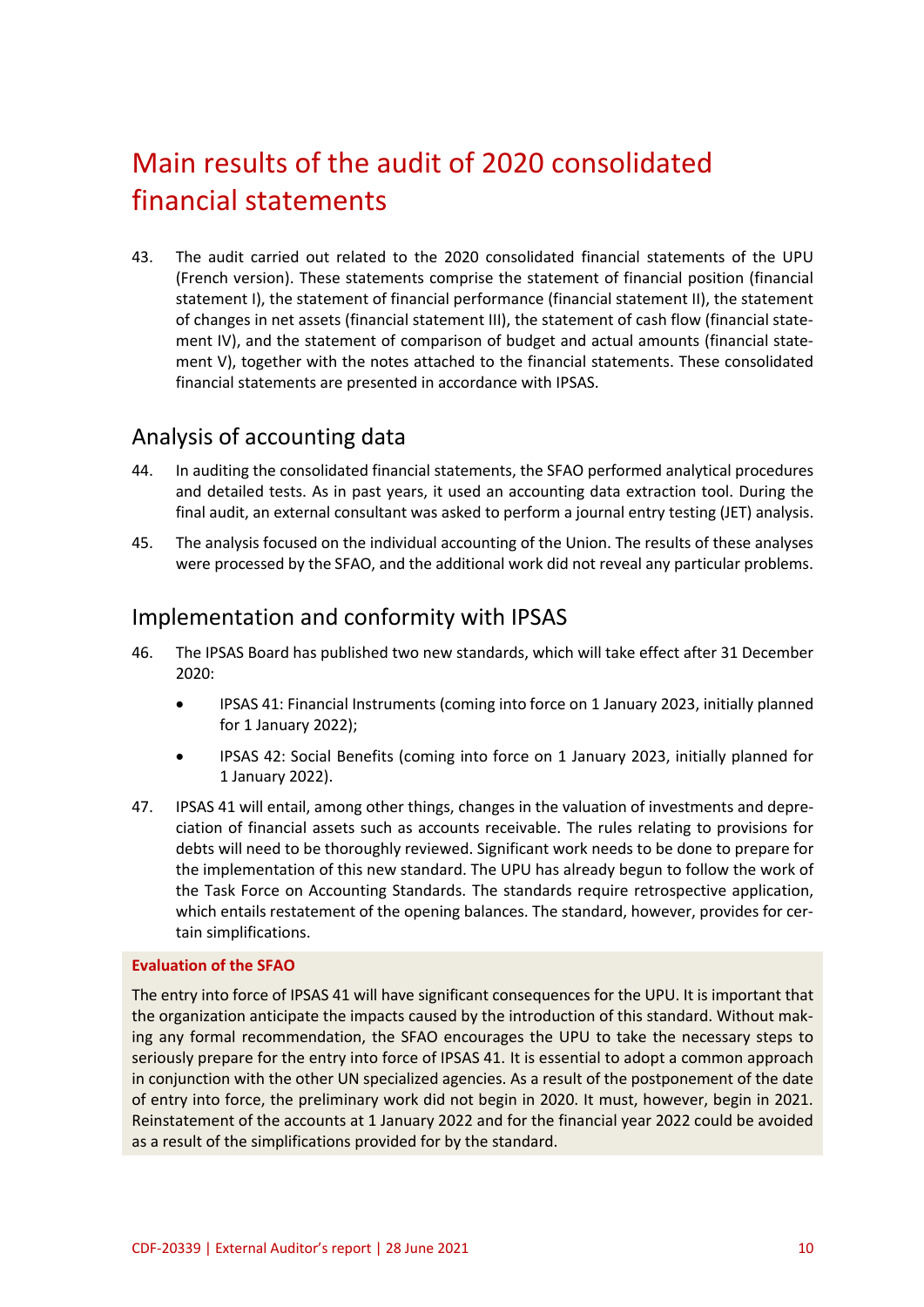### **Director General's comments**

The International Bureau will begin studying the impacts of the entry into force of IPSAS 41 on the UPU accounts from 2021 so as to facilitate its application as of 1 January 2023.

48. IPSAS 42 provides indications on the accounting of expenses relating to social benefits. Social benefits are defined as cash transfers paid to specific individuals and/or households to mitigate the effect of social risk. This new standard will have no impact on the UPU financial statements.

### Operational continuity

- 49. Under the going concern assumption, it is presumed that an organization will be continuing in its operations for the foreseeable future. The financial statements were prepared on the basis of this assumption.
- 50. The UPU's readily available liquid assets have been steadily decreasing over the past few years. They stood at 8.1 million CHF at 31 December 2020 compared with 16.1 million CHF at 31 December 2019. Taking into account a 10 million CHF investment made in 2020 to avoid negative interest on the bank accounts, the readily available liquid assets amount to 18.1 million CHF. Although the cash increased in 2020 to 60.1 million CHF (42.5 million in 2019), this situation needs to be taken seriously.
- 51. The recapitalization of the UPU Provident Scheme has a major impact on the level of the Union's liquid assets. The Union has a guarantee obligation vis-à-vis the Provident Scheme, and several payments have been made or partially made in recent years with the aim of increasing the scheme's degree of coverage to the minimum level according to the provisions of the Provident Scheme Constitution.
- 52. Between 2017 and 2019, the Union only partially honoured its guarantee commitments. In 2020, the payment of 3.7 million CHF allowed the Union's guaranteed interest to be fully covered. According to the actuarial expert's latest calculations (situation at 31 December 2020), the total amount needing to be paid in order to ensure a minimum 85% degree of coverage is 26.7 million CHF. The settlement of such an amount would lead to serious cashflow problems. This situation points to a material uncertainty which may cast significant doubt on the organization's ability to continue as a going concern. For information, the coverage deficit at 31 December 2020 amounted to 81 million CHF according to the annual report of the UPU Provident Scheme for 2020.
- 53. To ensure the long-term sustainability of the UPU Provident Scheme, the CA will submit additional financing measures to the 2021 Congress. The CA proposes that the institution be fully recapitalized over a 25-year period, in two consecutive phases:
	- up to a coverage rate of 85% by the end of the Abidjan Congress cycle (2024);
	- up to a coverage rate of 100% by 2045 at the latest, subject to a re-assessment of the Union's financial position and, as the case may be, the recapitalization timeline.
- 54. To that end, it is proposed that an annual contribution of budgetary resources equivalent to 10% of the annual expenditure ceiling be allocated until a 100% coverage rate is achieved, for the purposes of which a corresponding budgetary ceiling will be established by each successive Congress. The ceiling established by Congress shall not be revised by the CA between Congresses.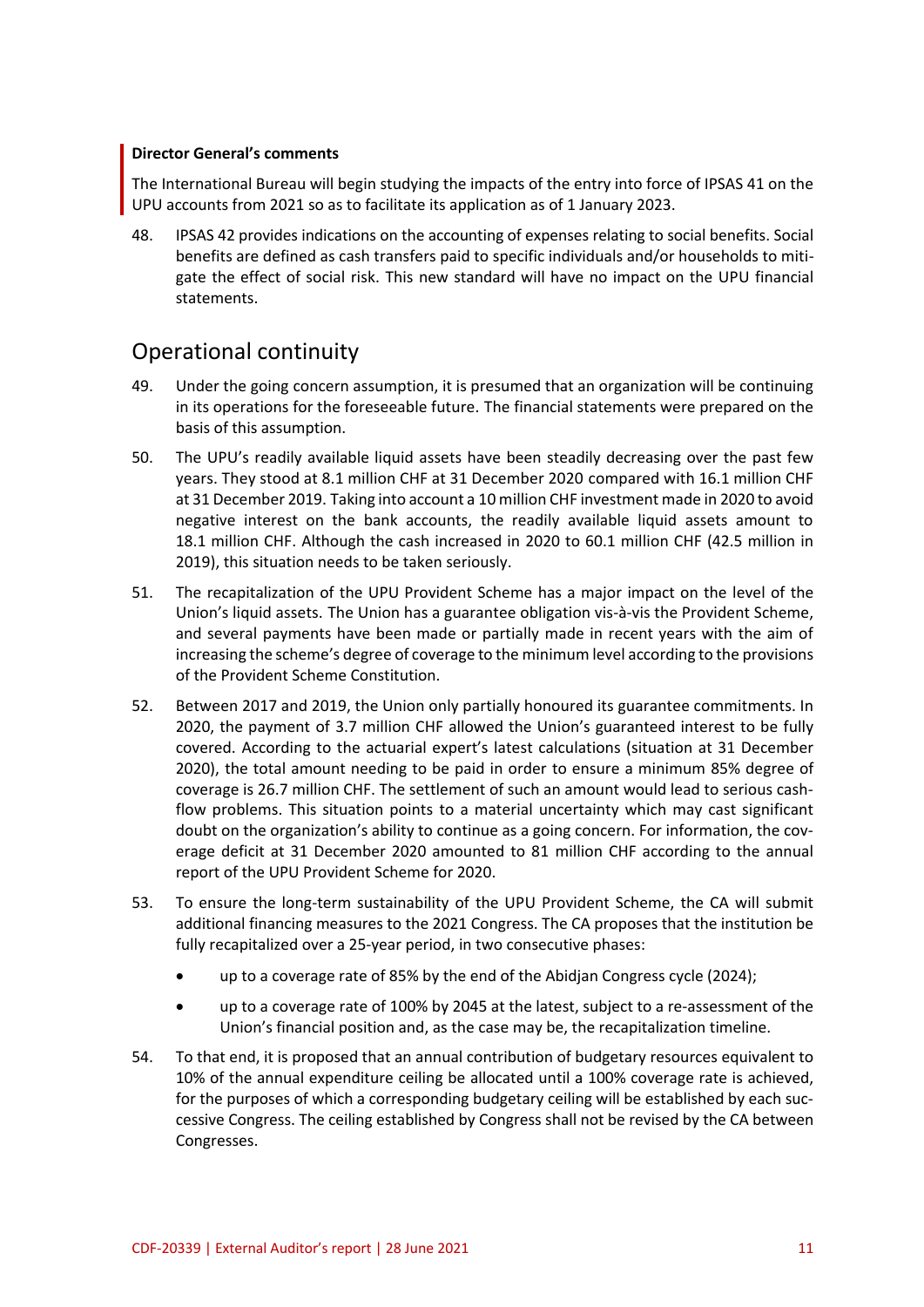- 55. The CA also proposed that the option of joining the United Nations Joint Staff Pension Fund once the Provident Scheme is fully recapitalized or as otherwise deemed feasible by the CA be maintained.
- 56. If these measures are adopted by the 2021 Congress, they will have little impact on the level of the Union's liquid assets, as they will be financed by an increase in the contributions of member countries and of budgetary savings.
- 57. The Union is planning to ask the translation services and other UPU entities (PTC, EMS, UPU\*Clearing and IRC) to play a part in the stabilization of the Provident Scheme. Indeed, to date, only the Union has made payments aimed at recapitalizing the Scheme. Seeking a contribution from these other entities would be justified, as their staff are also insured by the Provident Scheme. While this objective is still being pursued, the actual preparatory work for invoicing the amounts due has been suspended pending approval of the initial measures by the 2021 Congress.
- 58. In 2019, the withdrawal of the United States of America from the UPU was avoided. It would have had significant financial impacts. The 2019 Congress took the decision to amend the UPU Convention. Under article 28bis, designated operators of member countries meeting certain conditions can self-declare rates, subject to the payment to the Union of fees totalling 40 million CHF over five years. The United States (USPS), meeting those conditions, decided to remain a member of the UPU while self-declaring its rates from 1 July 2020.
- 59. Under article 28bis as amended, the 40 million CHF is allocated as follows: 16 million CHF to a UPU tied fund for the implementation of projects on electronic advance data exchange and postal security, under the terms of a letter of agreement concluded between the relevant designated operator and the Union; and the remaining 24 million CHF to a tied fund covering the long-term liabilities of the Union, as defined by the CA, under the terms of a letter of agreement concluded with the relevant designated operator and signed 7 August 2020.
- 60. The 16 million CHF portion has no impact on the Union's readily available liquid assets as it is earmarked for project funding. The remaining 24 million CHF is to be allocated to recapitalizing the UPU Provident Scheme. The 2020 annual notification from USPS presents the allocation of the first paid tranche of 8 million CHF: 1,589,730 CHF allocated to the implementation of projects; and 6,410,270 CHF allocated to the tied fund covering the Union's long-term liabilities. The Union has directly transferred this amount to the Provident Scheme. The United States establishes the assignment of the 8 million CHF annual payment.
- 61. The renovation work to be done to the building constitutes another factor adversely affecting the Union's readily available liquid assets. Initial studies have made it possible to estimate that the investment amount needed is approximately 34 million CHF. As the organization is unable to meet the cost of this work itself, funding is being sought. The International Bureau has worked on various possible scenarios ranging from obtaining loans from the host country to financing via the market. It is liaising with the FIPOI and other partners, such as external service provider companies.
- 62. The SFAO notes that the collection of receivables has proven difficult for a number of years. The amount of unpaid debt is significant, with the provision for doubtful debts standing at 35.4 million CHF at the end of 2020. The SFAO reminds the International Bureau that the collection of receivables is all the more important in the context of the COVID-19 pandemic. The SFAO notes that with view to improving the collection of receivables, a CA task force has developed proposals to amend the Acts of the Union relating thereto. Those proposals will be submitted to the 2021 for approval.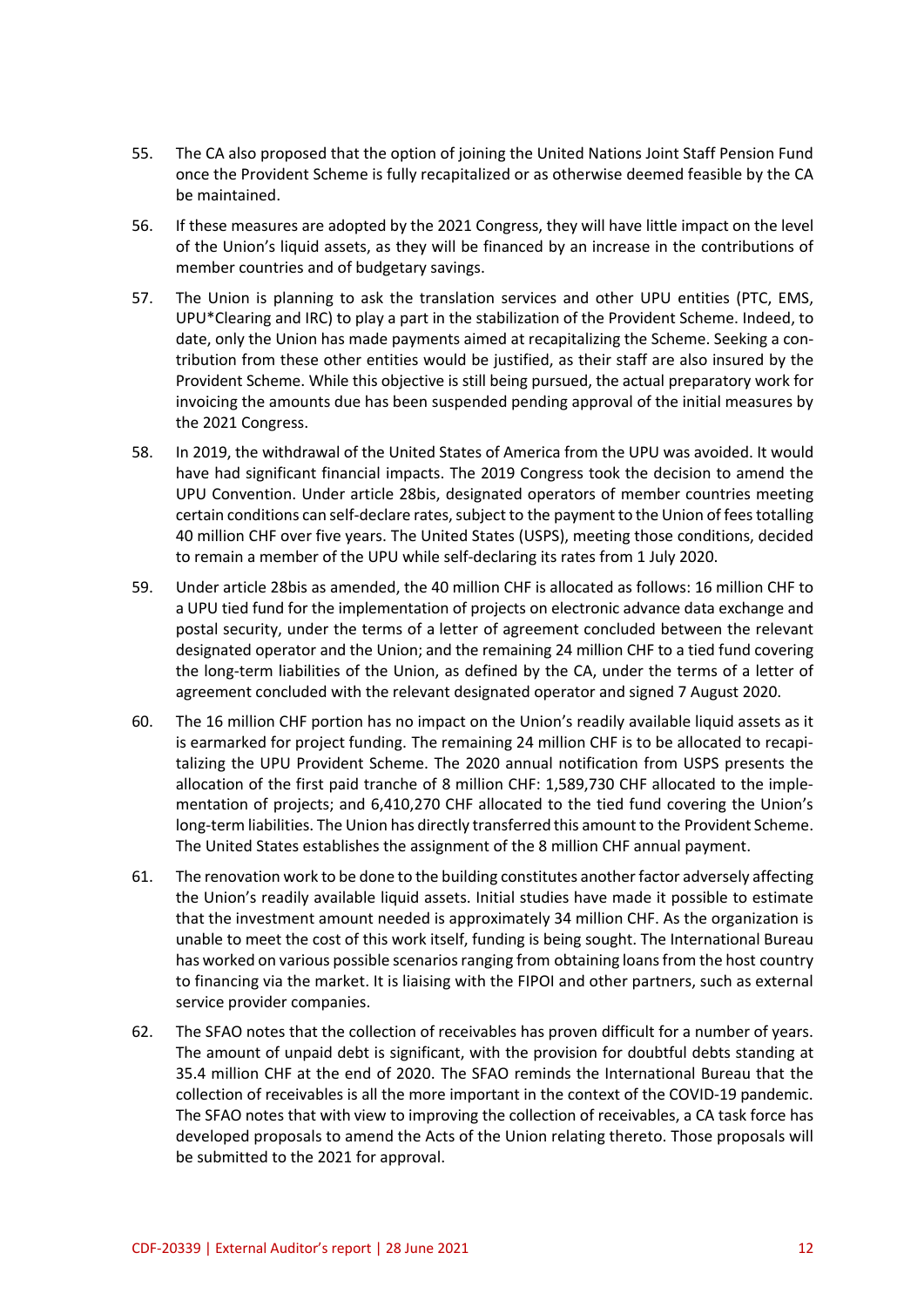- 63. The SFAO asked the UPU General Management to evaluate the UPU's ability to continue as a going concern. The General Management based its assessment on a five-year liquidity plan which takes account of the various possibilities. The SFAO notes that the evolution over five years for the three scenarios (worst case, average case and best case) points to an ongoing decrease in the readily available liquid assets. According to the worst-case scenario, the cash flow would be 2 million CHF below its current level at the end of 2025, which is worrisome. The SFAO notes that the UPU Management's assumption was made on the basis that the investments in the building will be financed entirely by external funding bodies. The liquidity plan does not provide for the Union financing a portion thereof. Despite this, the conclusion reached by the General Management was that the UPU is able to continue as a going concern in the short and medium term.
- 64. It is essential for the General Management to ensure that available resources are used in the most economical manner possible, so as to avoid further reducing the UPU's ability to continue as a going concern. Furthermore, only essential investments in the building should be made until external funding is guaranteed.

#### **Evaluation of the SFAO**

While operational continuity may not be under imminent threat, the SFAO still considers the financial situation of the UPU to be concerning.

#### **Director General's comments**

The UPU always retains sufficient liquidity to service its short-term debt. The General Management is aware of the gravity of the situation and is seeking suitable funding solutions.

### Cash and cash equivalents

- 65. The balances of the various cash accounts at 31 December 2019 were compared with those obtained from statements issued by the depositories. The cash amounts posted (60.1 million CHF in total) comply with the principle of the availability of funds within 90 days.
- 66. In accordance with IPSAS 2, note 3 to the consolidated financial statements indicates the portion of cash holdings available for use and the portion subject to restrictions. At 31 December 2020, the UPU held a total of 8.1 million CHF, with the balance subject to restrictions. The Union's readily available liquid assets continued to fall this year, standing at 16.1 million CHF at 31 December 2019. The SFAO notes that the Union made two fixed-term investments of 5 million CHF apiece in 2020 to avoid negative interest on the bank accounts. Without those investments, the readily available liquid assets would have totalled 18.1 million CHF at 31 December 2020. The SFAO recalls that the readily available liquid assets still totalled over 30 million CHF at the end of 2014. They have decreased by more than two thirds in six years.
- 67. Further to recommendation 2 of report 20338, in January 2021, the UPU terminated its business relationship with the bank with a low rating (BBB). At 31 December 2020, the Union was holding liquid assets totalling 296,528 million CHF with this institution.
- 68. As part of the audit procedures relating to fraud, the SFAO noted that payments are often made in cash by the International Bureau, particularly for the following purposes: salary advances for individual amounts ranging from 3,000 to 5,000 CHF paid to new staff members arriving in Switzerland without a banking relationship; and reimbursement of certain travel expenses associated with the sessions of the UPU bodies.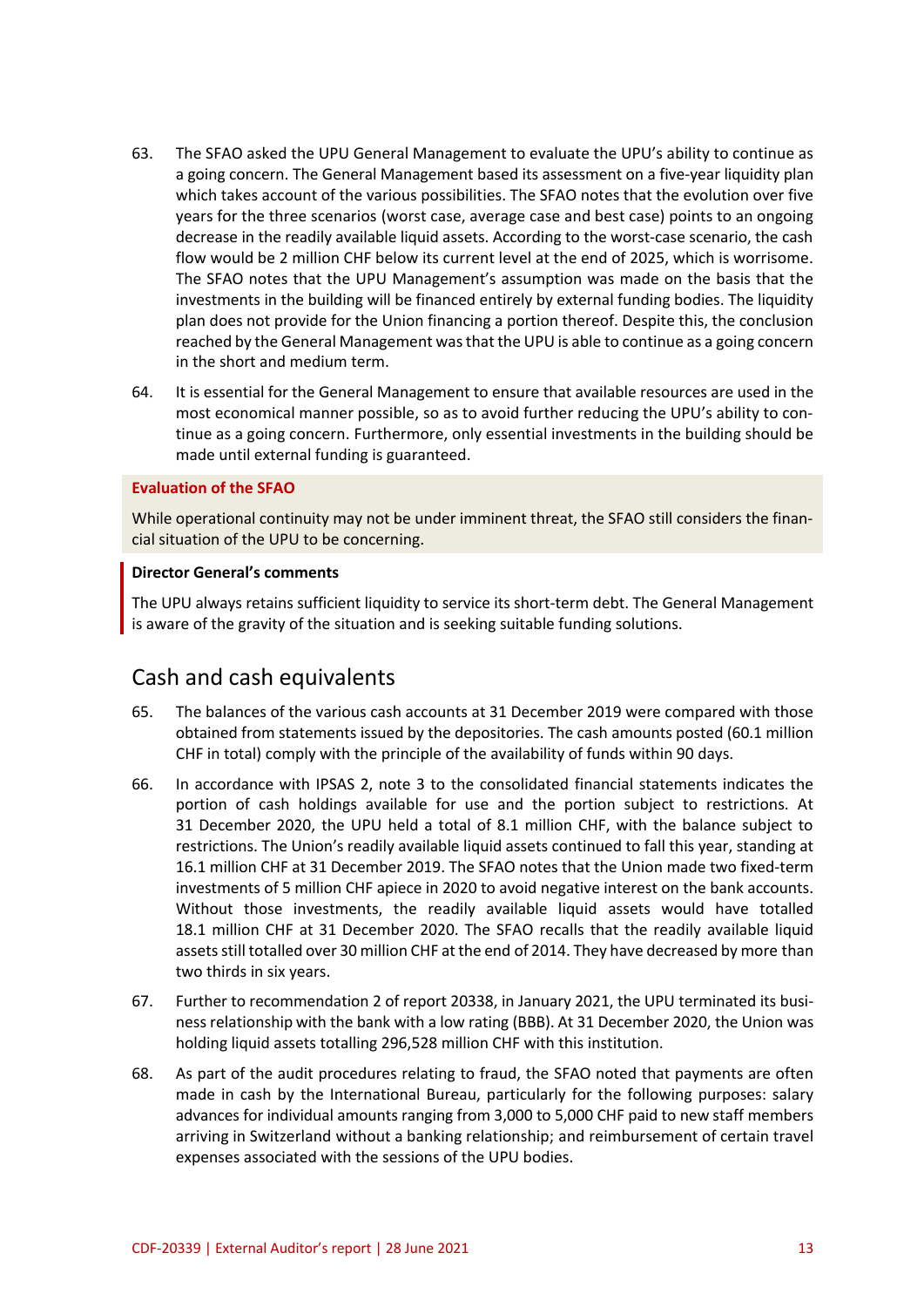### **Evaluation of the SFAO**

All payments are documented and approved. The SFAO considers, however, that these types of payments should be made via the organization's bank accounts and in accordance with the existing payment processes for staff in order to reduce the risk of fraud.

#### **Director General's comments**

The DFI does its utmost to avoid making transactions in cash, but is obliged to do so in certain circumstances.

### Investments

- 69. Total current investments amounted to 56.5 million CHF at the end of 2020. Meanwhile, investments only realizable after 31 December 2021 amounted to 41.9 million CHF and were presented with the non-current assets. Total investments therefore amounted to 98.3 million CHF, down from 116.9 million CHF at 31 December 2019.
- 70. As a reminder, in 2018 the UPU acquired a number of bonds with maturities ranging from 2019 to 2022 for a total of 70.5 million USD. These bonds are considered held-to-maturity financial assets. In line with IPSAS 29, they are valued at amortized cost, using the effective interest rate method. At 31 December 2020, these bonds were presented in the balance sheet for a total of 66 million CHF.

### **Evaluation of the SFAO**

In response to the evaluation of the SFAO at the 2019 closure, the Union has improved its accounting and closing procedure for bonds. The organization has updated the closing documents by incorporating key data in them. Their presentation is clear. A risk of error continues to exist, however, in evaluating the bonds, as they are entered into a consolidated file manually and separately from various source documents. The bond closure procedure has been described in the financial statement preparation procedure. The four-eyes review put into place needs to be formally documented. It will be taken into account in the implementation of recommendation 1 of report 19027 on the ICS, relating to the closing and financial statement preparation procedure.

#### **Director General's comments**

The General Management agrees with this assessment. Improvements will be made to the closing procedures taking into account the suggestions above.

# Accounts receivable (exchange and non-exchange transactions)

- 71. During the interim audit, the SFAO carried out various checks on accounts receivable. The checks showed that sanctions had been duly imposed on all the member countries that should be under sanctions according to the current rules. Likewise, an examination of existing amortization plans and those created, ending or cancelled in 2020 showed no particular problems.
- 72. Current receivables (from both exchange and non-exchange transactions) represented a net value of 54.6 million CHF (51.3 million CHF at the end of 2019), and non-current receivables (from non-exchange transactions) 24.1 million CHF (0.2 million CHF at the end of 2019). The balances at 31 December 2020 include the 32 million CHF receivable from the contract with USPS for the financing of the UPU Provident Scheme and specific projects. The 8 million CHF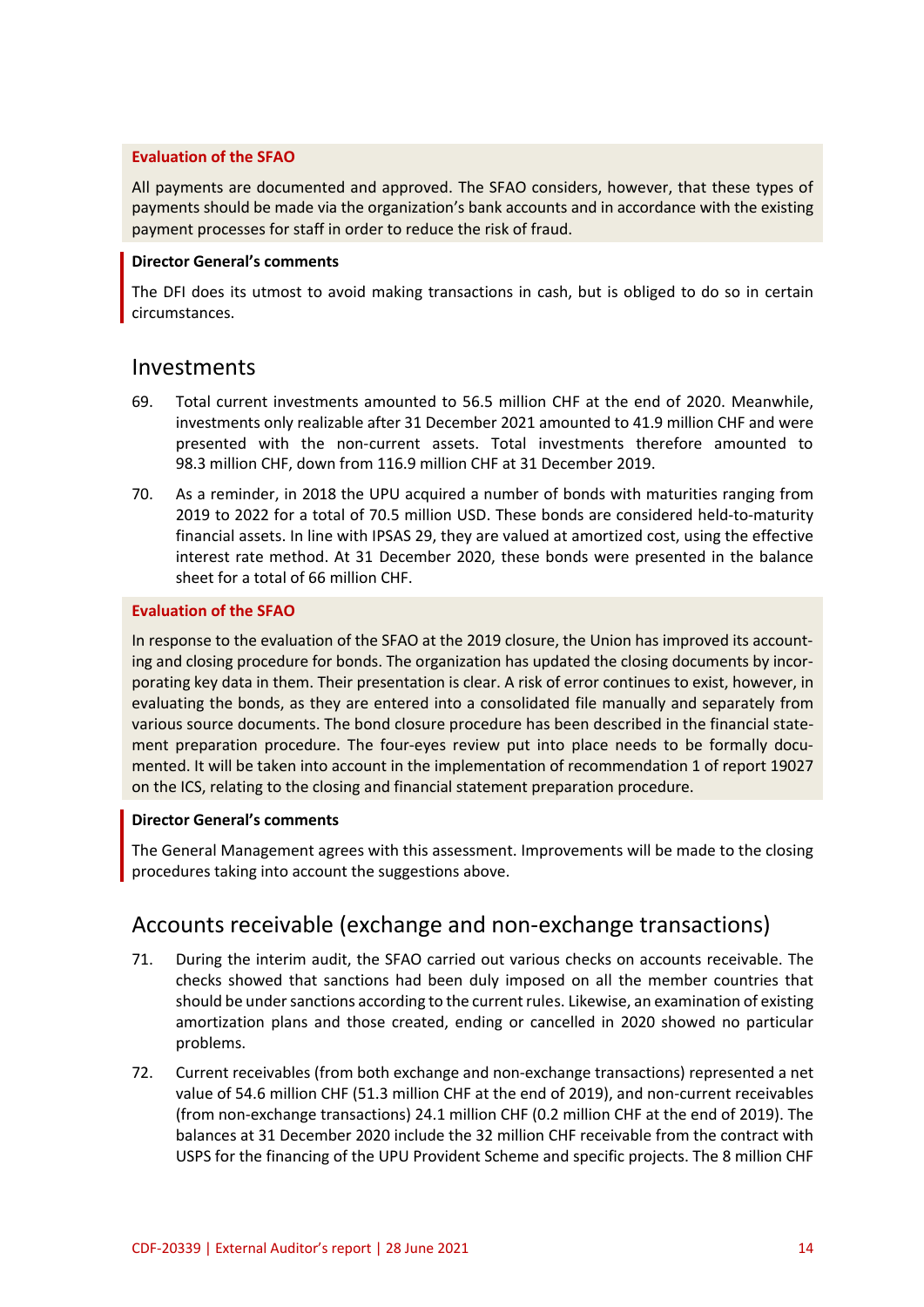corresponding to the 2021 tranche are presented in the current assets, whereas the balance of 24 million CHF has been entered under non-current assets. It should be noted that the UPU\*Clearing receivables declined by 4.7 million CHF.

73. The SFAO notes that the collection of receivables has proven difficult for a number of years. The amount of unpaid debt is significant, with the provision for doubtful debts standing at 35.4 million at the end of 2020 (33.8 million CHF at the end of 2019). The SFAO noted that a CA task force had established measures aimed at improving the recovery of arrears. These measures will be submitted to the 2021 Congress for approval and include the following: rescheduling the existing debts over more than 20 years under certain conditions; adapting automatic sanctions; and speeding up the recovery of arrears by means of two options. The CA taskforce also proposes that a permanent group be set up to examine the recovery of arrears on an ongoing basis.

#### **Evaluation of the SFAO**

The UPU welcomes the UPU's efforts in supporting the collection of receivables. Once the measures have been approved by Congress, they should be implemented immediately to allow the collection of receivables issue to be addressed rapidly and seriously. The liquidities situation must not be exacerbated.

#### **Director General's comments**

The General Management agrees with this evaluation and, using all the means approved by the 2021 Congress, will pursue a resolute policy vis-a-vis the collection of receivables.

### Inventories

74. Inventories are recorded on the balance sheet for a total of 170,727 CHF (180,220 million CHF at the end of 2019). They consist of barcode labels, UPU souvenirs offered for sale, and postage stamps.

### Other current and non-current assets

- 75. Other current assets total 4.5 million CHF and include, in particular, prepaid expenses and deferred charges, staff advances, other advances and tax advances.
- 76. Social Fund advances due to be repaid in more than a year's time total 15,500 CHF and are presented under "Other non-current assets".
- 77. During the audit, the UPU informed the SFAO of the potential for fraud occurring as a result of education grant misstatements. In response, the SFAO performed additional audit procedures on the education grant advances.

#### **Evaluation of the SFAO**

The impact of the UPU's consolidated financial statements drawn up at 31 December 2020 is not material. However, the process for the granting, monitoring and regularization of education grant advances and education grants must be improved in a number of areas.

 The DRH failed to provide certain invoices to the DFI, and advances remained open in the accounts as a result. There are shortcomings in the transmission of information between the DRH and the DFI.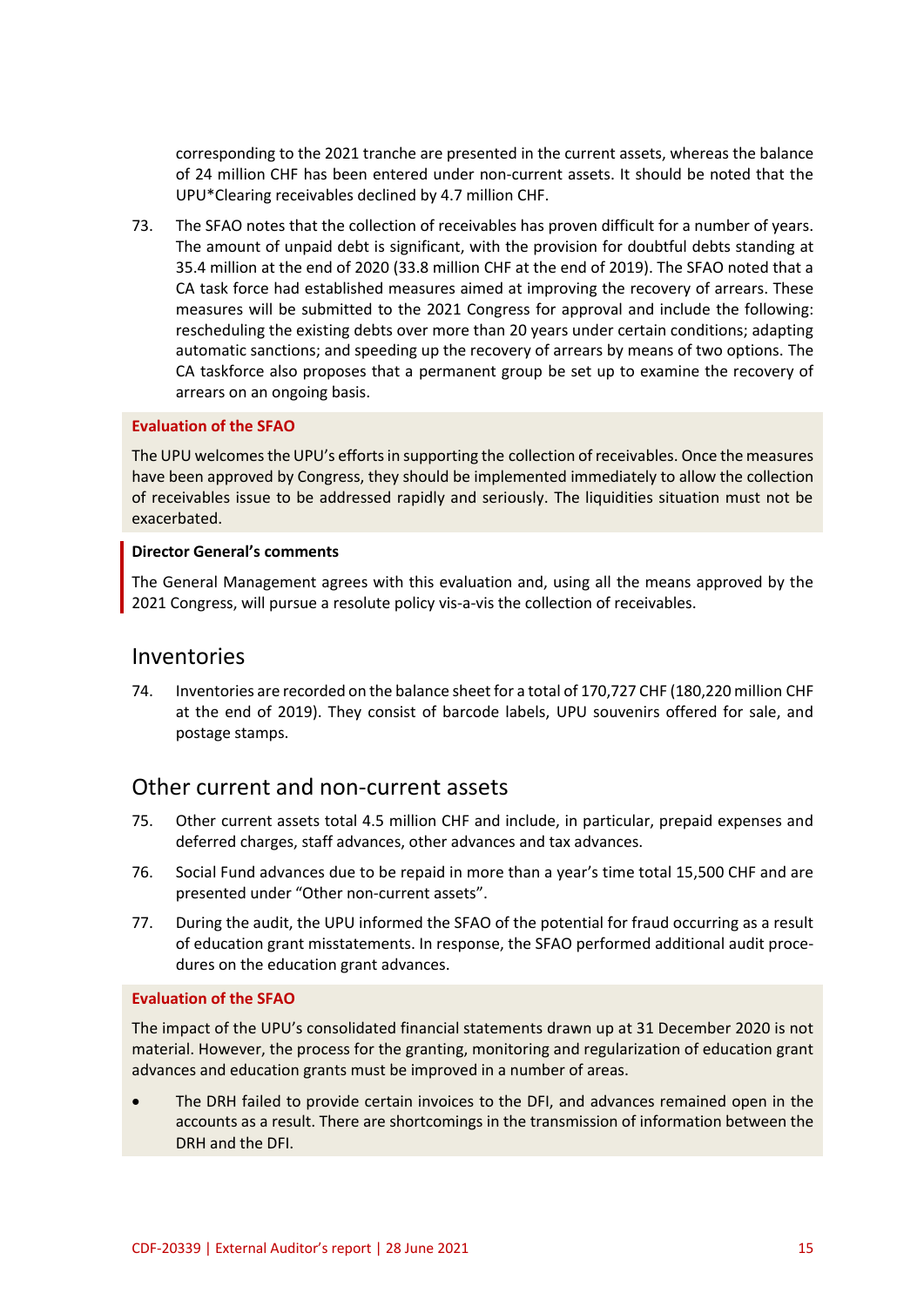- Payment authorizations by the DFI are not always clearly document on advance request forms.
- The proofs of payment of tuition fees requested and provided by staff members must cover the entire amount of benefits payable by the UPU and include sufficient detail to allow the Union to identify the beneficiary and purpose of the payment.
- The granting of advances for a future school year while advances remain open for current or previous school years must be on an exceptional basis, in accordance with the process. When an exception is made, the reasons justifying it must be clearly documented.

#### **Recommendation 3 (priority 1)**

The SFAO recommends that the UPU review the education grant process and put into place adequate controls that will allow any misstatements arising from fraud or errors to be avoided and identified.

#### **Director General's comments**

To prevent this type of situation from arising, the General Management has decided to systematically review all the processes and administrative instructions concerning education grants as well as the associated controls. In addition, as part of the management automation process, particular focus will be placed on all the processes involving the two directorates (DRH and DFI).

(Scheduled date for implementation: December 2021)

### Equipment

- 78. Tangible assets amounted to 1.1 million CHF at the end of the financial year. They are broken down into two categories: IT equipment and other equipment (machines, furniture and material). The depreciation is based on the straight-line methodology in accordance with the estimated useful life of the asset, as defined in note 2 to the consolidated financial statements. In line with IPSAS, the various heritage assets, such as the stamp collection, were not valued as assets on the balance sheet. The UPU has begun the implementation of recommendation 4 of audit report 20338, which deals with the inventory and relocation of the stamp collection (see Annex 1).
- 79. There were no significant acquisitions or activations in 2020. A critical review and detailed tests of different expenditure accounts were also performed to check that the principles for accounting of tangible assets had been followed.

### Intangible assets

80. The balance under this heading stood at 0.9 million CHF. During the interim and final audits, the SFAO performed a critical review and detailed tests of the different expenditure accounts in order to ensure that the principles for recognition of intangible assets had been followed. The new UPU website was launched in 2020. The total acquisition costs (596,550 CHF) were amortized from May 2020.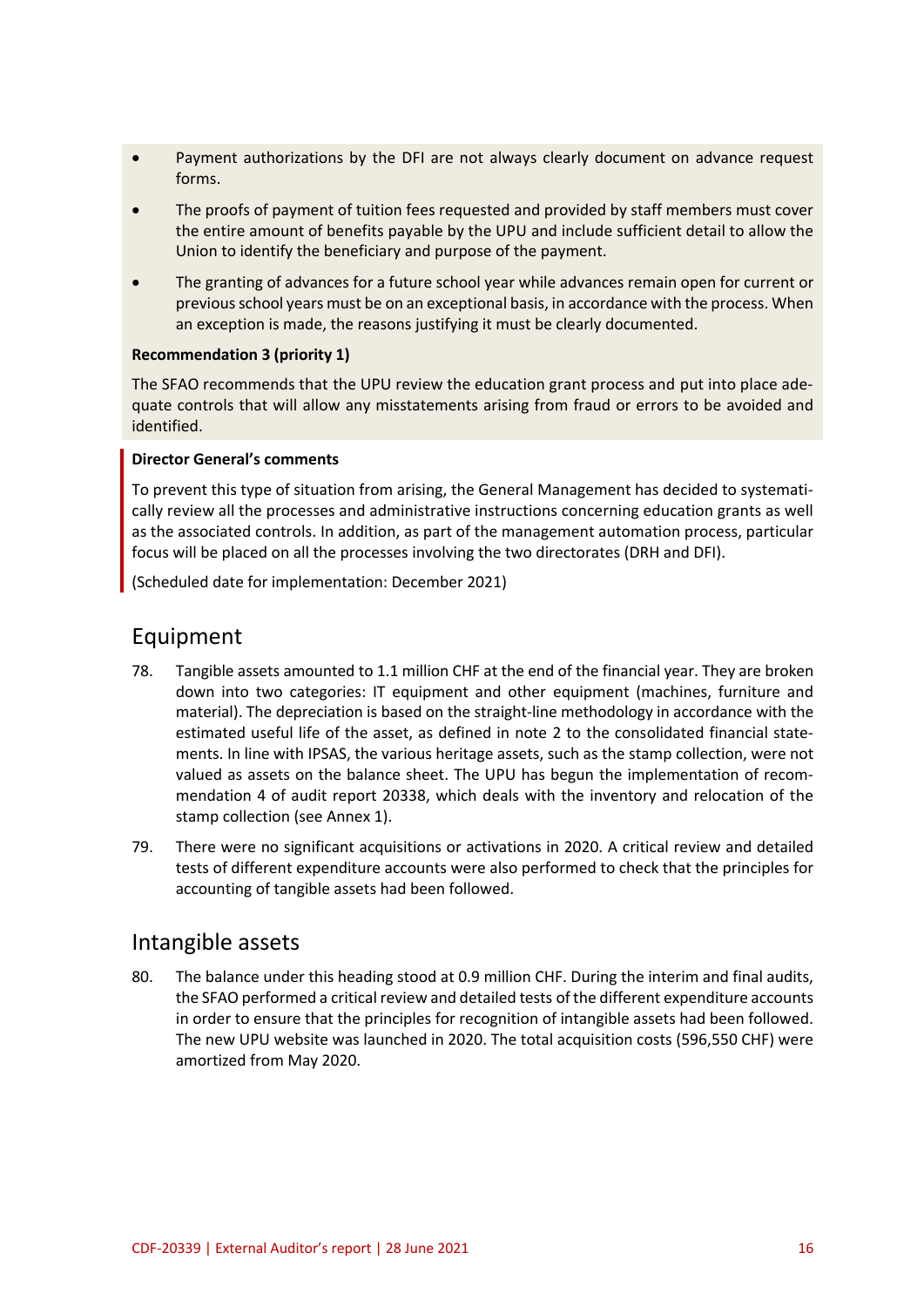# Land and buildings

81. The value of the building as recorded on the balance sheet is 21.9 million CHF. The rights for use of the land were not recognized. The non-repayable subsidies received are presented as deductions from the value of the building.

### Accounts payable and accrued expenses

- 82. The amount of 19.7 million CHF on the liabilities side of the balance sheet was substantiated in the course of the checks. The balances of the different accounts checked here are regularly monitored by the DFI.
- 83. The decrease in the balance at the end of 2019 (-5.4 million CHF) was mainly due to a similar decrease in UPU\*Clearing accounts payable.

## Short-term employee benefits

84. The provision for overtime and accrued leave amounts to 3.1 million CHF, an increase of 0.8 million CHF compared to 2019. Owing to the COVID-19 pandemic, the International Bureau exceptionally authorized staff to carry over more than 60 days of accrued annual leave from 2020 to 2021, as well as any home leave entitlements. The accuracy of the amounts was checked by analyzing the individual data of UPU staff members.

### Deferred revenue

- 85. Deferred revenue is recognized as a liability on the balance sheet for a total amount of 105.1 million CHF. It represents the assessed contributions billed in advance, and tied funds received from third parties. The increase of 26.4 million CHF compared with 2019 can be explained by two types of transaction.
- 86. The 2020 accounts include the deferred revenue associated with the USPS contribution of 32 million CHF for the years 2021 to 2024. Initially recorded under current liabilities, the SFAO proposed that the long-term portion of 24 million CHF be presented under non-current liabilities.
- 87. Advances associated with QSF projects in progress decreased by 8.1 million CHF.
- 88. In addition, the SFAO requested that the UPU present the available assets and PPS\*Clearing guarantees under "Advances" rather than "Deferred revenue". The comparative figures have been adapted accordingly.

### Advance receipts

89. Advance receipts totalled 83.9 million CHF, slightly down on the previous year. They essentially comprise the credits available to designated operators for carrying out QSF projects, which amounted to 69.1 million CHF at the end of 2020 (74.2 million CHF at the end of 2019), as well as available assets and PPS\*Clearing guarantees, which increased by 6.6 million CHF compared with 2019.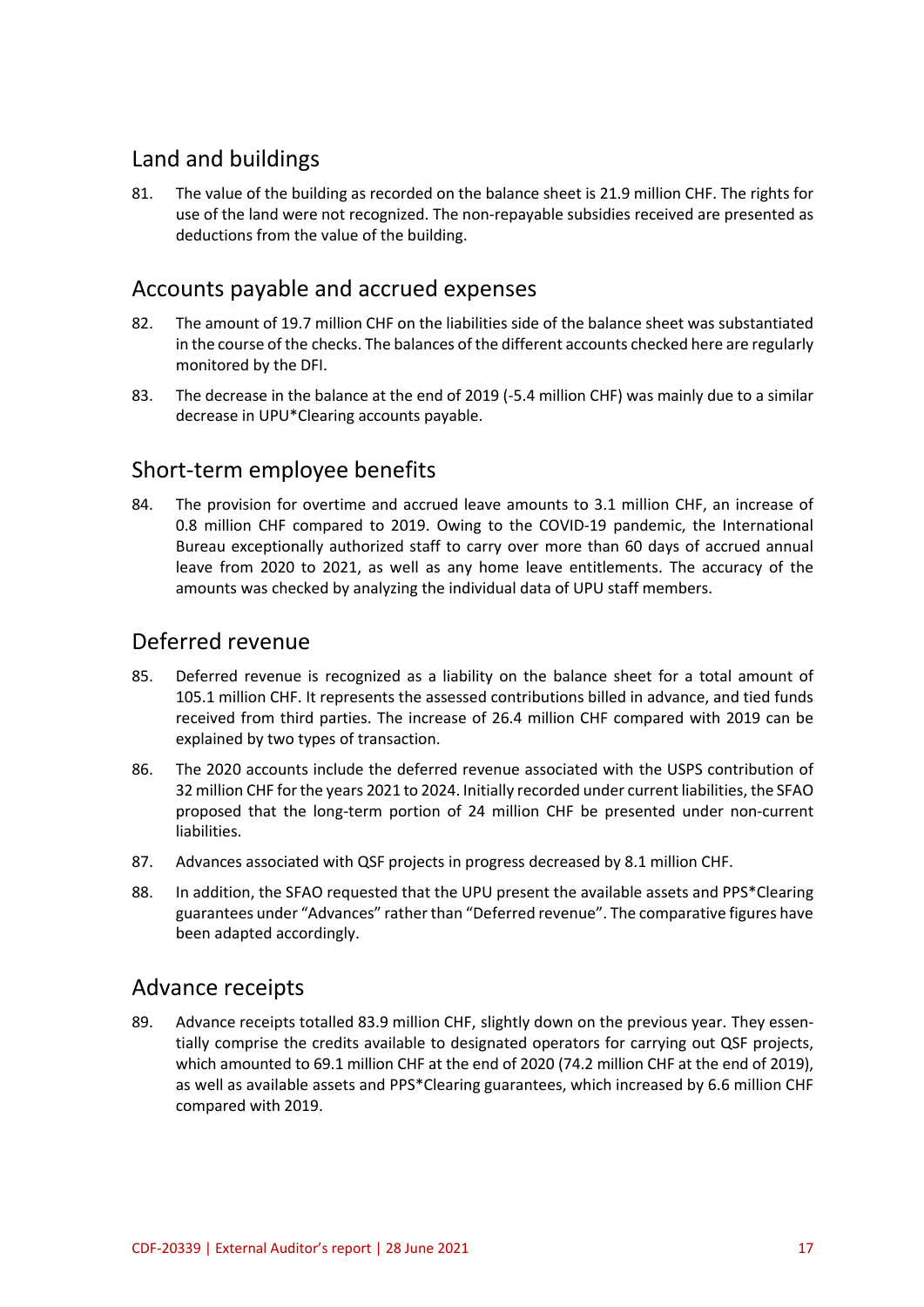# Funds-in-trust held for translation services

- 90. The three translation services are not included in the consolidation perimeter. The UPU has no significant influence or control over the decisions and activities of these services. The activities are decided upon solely by the bodies of the three services, and their annual accounts are approved by the same bodies. This is also the case for the budget and expenses. The UPU is merely the agent for the management and administration of these three services. They thus have separate financial statements.
- 91. The amount of 7.2 million CHF, shown under current liabilities, represents the three current accounts managed by the Union on behalf of the translation services. The amounts held are as follows: 4.3 million CHF for the Arabic Translation Service, 2.3 million CHF for the English Translation Service, and 0.5 million CHF for the Portuguese Translation Service. The General Management informed the SFAO that the UPU does not intend to reimburse the translation services for these current accounts, as these services' long-term employee benefits (Provident Scheme and health insurance scheme) far outstrip the amount of these shortterm assets.

### Borrowing

92. The interest-free loan representing funds borrowed from the Swiss Confederation was entirely repaid in 2020, which means that there are no longer any liabilities in this regard. The Union did not take out any other loans in 2020.

### Provisions

- 93. The provision entered on the liabilities side of the balance sheet concerns proceedings and litigation under way. It had halved since 2019, falling from 150,000 CHF to 75,000 CHF at the end of 2020.
- 94. In 2020, the Administrative Tribunal of the International Labour Organization (ILOAT) delivered judgements on two existing disputes at 31 December 2019. The plaintiffs' respective cases were dismissed. There were no financial consequences for the UPU and the provision of 150,000 CHF was dissolved.
- 95. In 2020, two new cases were filed with the ILOAT. The Legal Affairs Directorate (DAJ) provided its best estimate of the amount that the UPU might have to pay for the legal proceedings under way. The UPU established a provision of 75,000 CHF at 31 December 2020.
- 96. The DAJ also informed the SFAO that a third case had been filed with the ILOAT in spring 2021. At the time of writing this audit report, the possible consequences of this dispute have not been established and are not provided for in the consolidated financial statements at 31 December 2020.
- 97. The SFAO has noted that the UPU and the UPU Provident Scheme have decided to formally withdraw their declaration recognizing the jurisdiction of the ILOAT and to recognize that of the United Nations Appeals Tribunal (UNAT). This change in jurisdiction will enter into force on 21 May 2021. The ILOAT will hand down judgements for the three pending cases already filed with it, but all new cases will be filed with UNAT.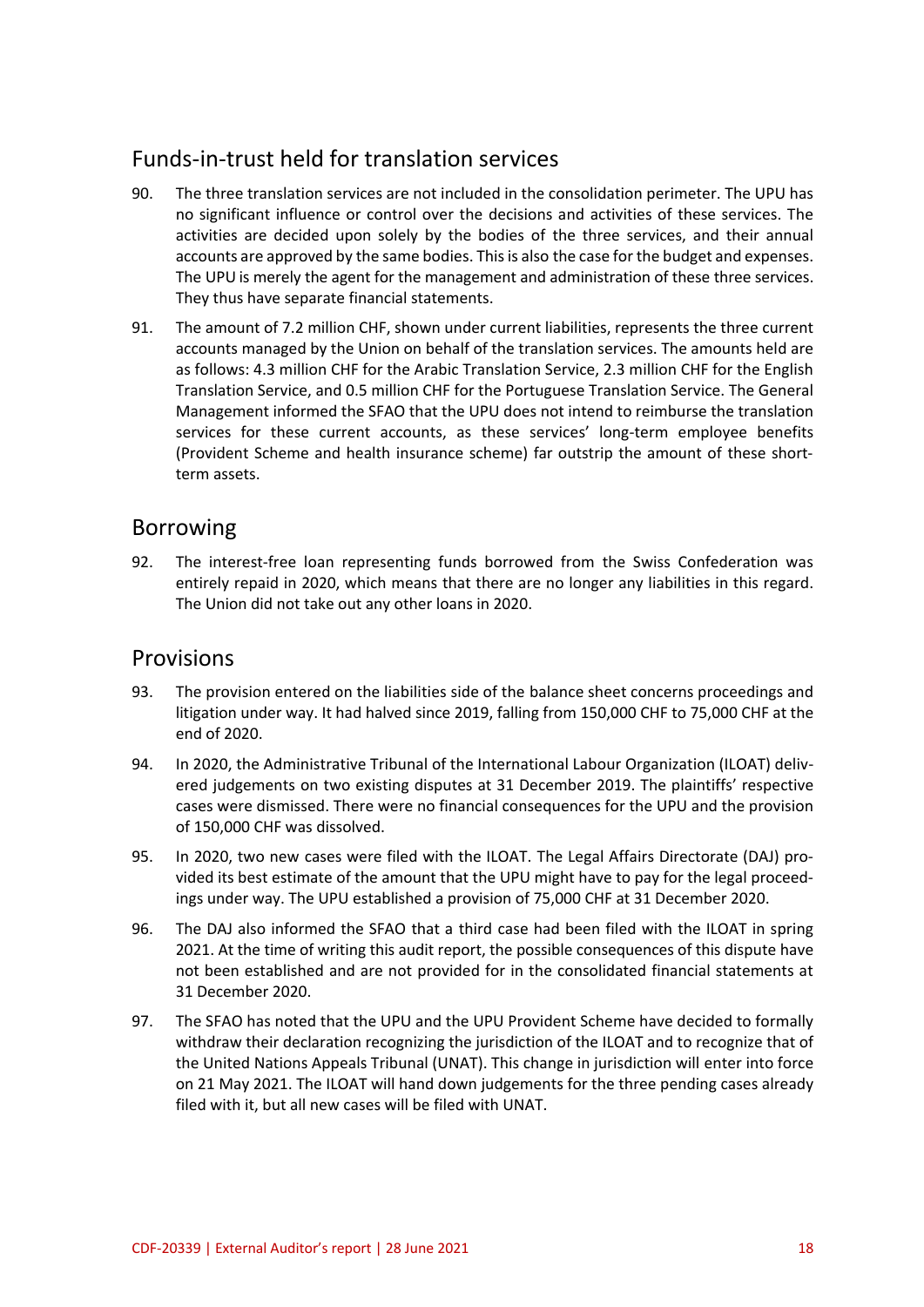98. To fulfil the conditions and criteria of UNAT, the UPU must constitute an appeals committee, which will be primarily responsible for dealing with legal affairs. It will need to be independent from the UPU, as it will be empowered to take decisions in the settlement of disputes. The organization is currently establishing the said committee.

## Long-term employee benefits

- 99. Actuarial liabilities relating to pensions and various other UPU employee benefits were put to account in accordance with IPSAS 39. The actuarial analysis was performed by the UPU consultant actuary.
- 100. Long-term employee benefits, calculated using the projected unit credit method, are shown as a liability on the balance sheet for an amount of 280.2 million CHF. The two most significant amounts concern net obligations towards the UPU Provident Scheme (223.4 million CHF) and after-service health insurance (52.6 million CHF). The details of all the obligations are given in note 12 to the consolidated financial statements.
- 101. The liabilities for active staff working or retirees having worked in the three translation services were calculated separately by the consultant actuary, as their accounts are not consolidated.
- 102. The SFAO examined the application of IPSAS 39, the completeness and accuracy of the data used as a basis for the actuary's calculations, the assumptions used, and the entries into the accounts. The SFAO did not note any significant errors.

### Net assets

- 103. Net assets comprise tied own funds<sup>3</sup>, untied (or uncommitted) own funds<sup>4</sup>, and reserves. The reserves are made up of the Social Fund, the IPSAS reserve, the building reserve, and the Special Activities Fund. At the end of 2020, the shortfall on the balance sheet stood at 236.1 million CHF.
- 104. At 31 December 2020, the two tied reserves "WNS" and "Barcode labels" which are part of the tied own funds – had a negative balance (93,713 CHF and 49,828 CHF, respectively). Since income is expected in 2021, and the balance of this fund is reasonable, the SFAO has not made a proposal to reassign this reserve as a deduction from uncommitted own funds. The UPU is encouraged, however, to continue to monitor these tied reserves and record them in the accounts as necessary.

## Staff expenses

 $\overline{a}$ 

105. Staff expenses, which amounted to 53.2 million CHF in 2020, represent the UPU's largest expenditure item (63% of its total expenditure). The number of full-time equivalent employees remained stable compared with 2019. The increase in staff expenses (3.9 million CHF)

 $3$  Accumulated surplus of other funds and accumulated deficit of controlled entities.

<sup>4</sup> Accumulated deficit of Union funds.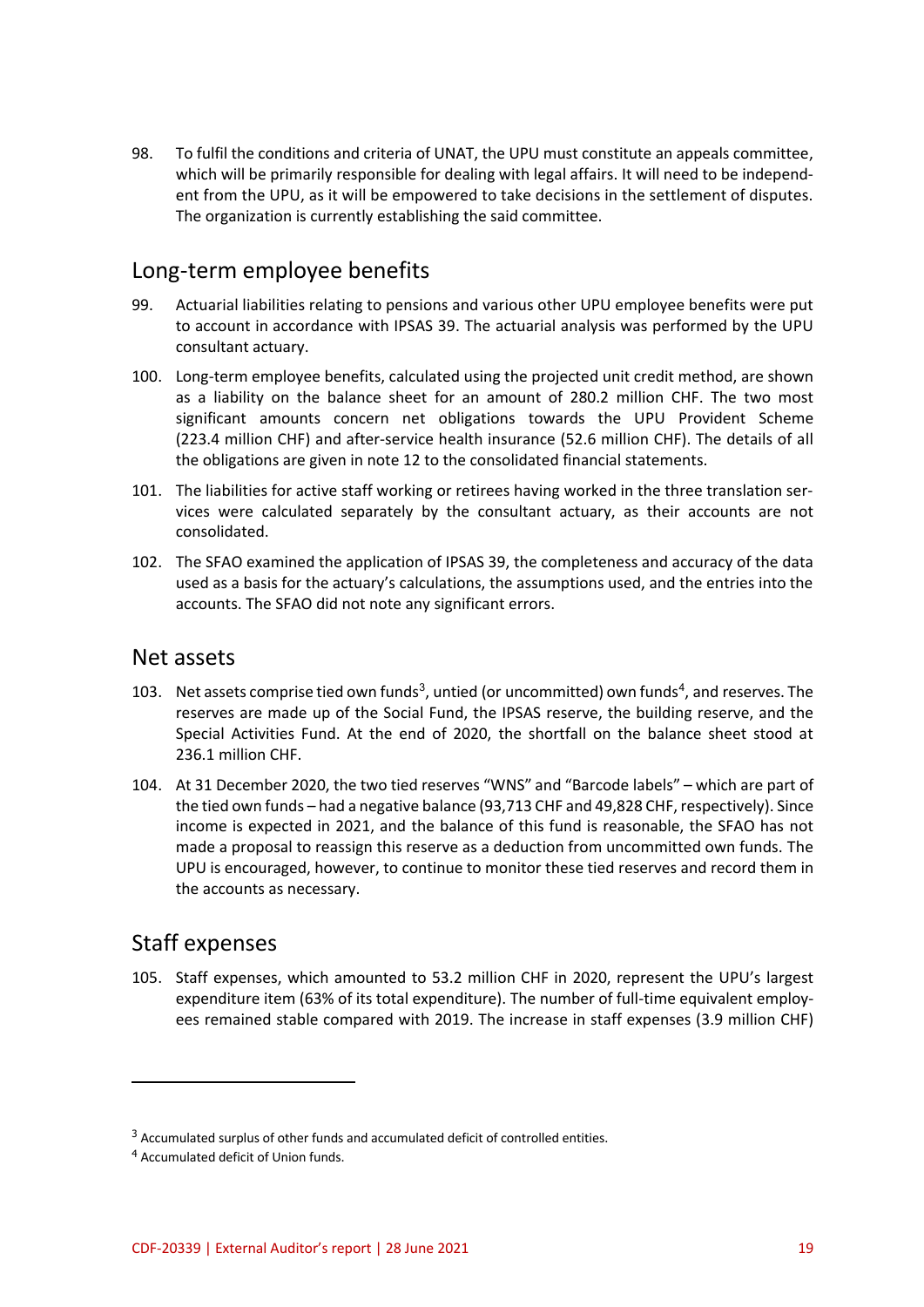was largely as a result of fluctuations in employee benefit obligations (Provident Scheme and after-service health insurance).

- 106. In addition to the analytical procedures, detailed checks were carried out on the salaries of about 40 people in 2020. These checks did not reveal any errors in terms of the scales applied and the salary amounts. Personnel files are properly maintained.
- 107. The SFAO noted certain erroneous classifications of expenditure by type of staff expenses in note 21 of the consolidated financial statements. The UPU took this into consideration.

### Other revenue and expenses

- 108. The Union's revenue and expenses were the subject of analytical checks and detailed tests based on the materiality threshold applied for both the interim and final audits.
- 109. Areas such as sales, voluntary contributions, statutory contributions and other annual contributions, interest on accounts receivable, project expenses, travel expenses, consultants' services and external contracts, general operating costs and financial income and expenses were the subject of spot checks during the interim and final audits.
- 110. The SFAO noted that Côte d'Ivoire's contribution of 1.1 million CHF to finance the 2021 Congress had been entered in the accounts under revenue 2020. This voluntary contribution should be deferred at the end of 2020 as, in accordance with IPSAS 23, it is revenue with conditions. The UPU has made the necessary correction.

### Statement of cash flow

- 111. The SFAO reviewed the positions in the table of cash flows (financial statement IV) and checked the amounts presented against the opening and closing balances.
- 112. The UPU made the corrections required to ensure that the cash flow table corresponds with the closing balances of the balance sheet.

### Related party information

- 113. Note 18 to the consolidated financial statements shows an amount of 3.0 million CHF for 2020, corresponding to the salaries (annual full-time equivalent) of the 10 senior managers at the UPU. The total amount for 2019 was 3.1 million CHF for 9.9 senior managers (annual full-time equivalent).
- 114. In accordance with IPSAS 20, note 18 draws a distinction between the individuals at the head of an organization and the directors reporting to them. In 2020, the total aggregate remuneration for the Director General and the Deputy Director General amounted to 0.8 million CHF, and that for the other directors to 2.2 million CHF.

### Reconciliation between the budget and actual amounts

115. Like the consolidated financial statements, the UPU Programme and Budget is drawn up on an annual basis. In accordance with IPSAS 24, the amounts reported in the consolidated financial statements have been restated to provide a basis of comparison with those indicated in the budget.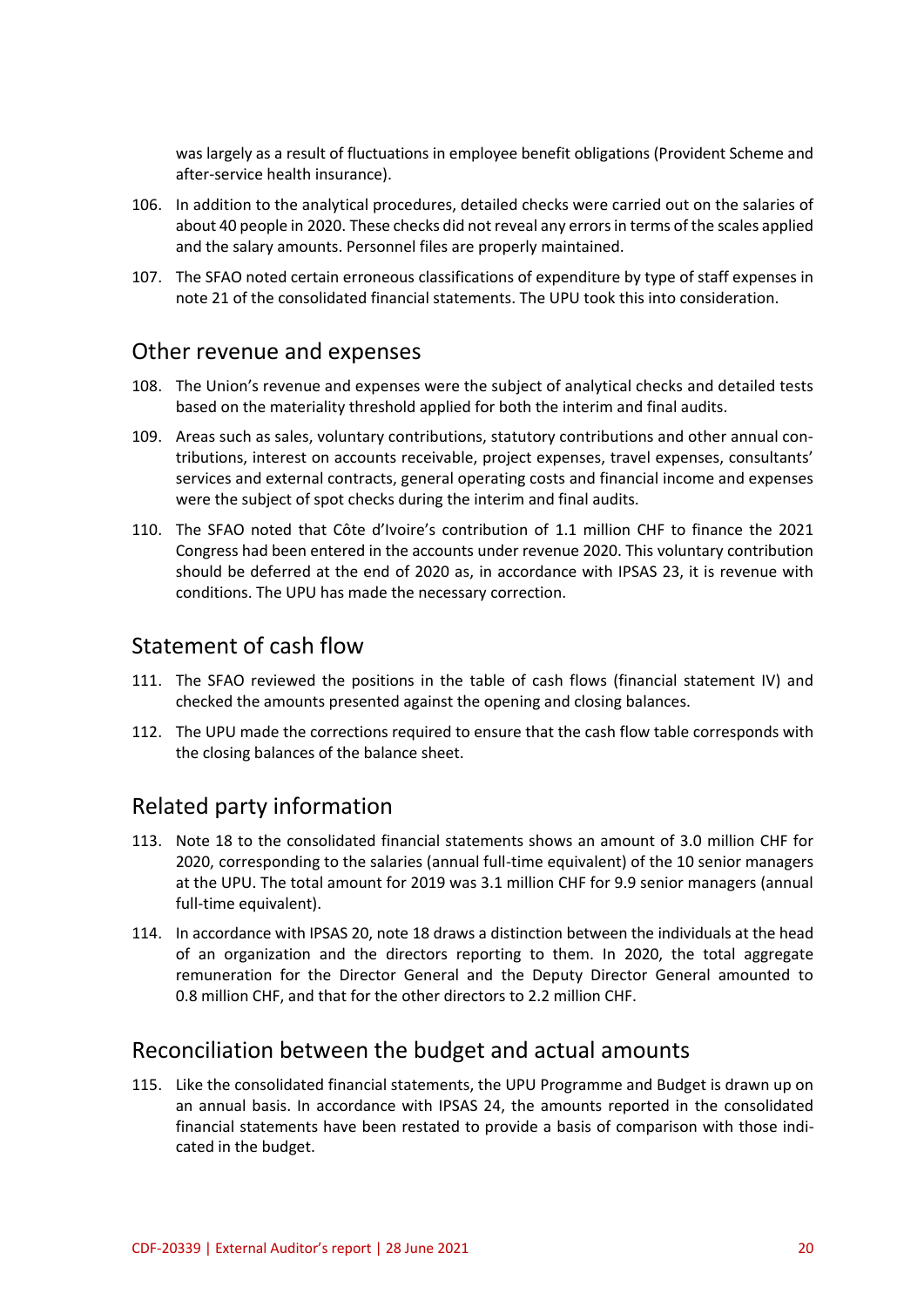- 116. As regards the information contained in notes 20 to 22 concerning revenue and expenses, the SFAO checked the reconciliation of the budget values with the table in note 19 – Reconciliation of statement of comparison of budget and actual amounts (statement V) and statement of financial performance (statement II). The budgetary data is thus reconciled with the actual amounts of income and expenses for the 2020 financial year. The excess expenses for the 2020 financial year amount to 1,664,662 CHF. In 2019, they amounted to 4,995,694 CHF.
- 117. As regards the budget implementation, the SFAO refers to the International Bureau's comments in the consolidated financial statements.

### Events after the reporting date

- 118. Note 23 to the financial statements provides information on events occurring after the reporting date. No events significantly affecting the consolidated financial statements for 2020 were noted.
- 119. The COVID-19 global pandemic no longer represents a subsequent event. The effects of the health crisis must, however, be taken into consideration in the liquidity risk and the analysis of the going concern assumption.

### Financial risks

120. In accordance with IPSAS 28 to 30, the UPU provides various information on the financial instruments in note 24 to the financial statements. This information was checked and considered to be correct in all but one case. The SFAO observed that the open balances of debtors and creditors for the presentation of financial instruments by currency were allocated according to the account currency, except in the case of UPU\*Clearing.

#### **Evaluation of the SFAO**

The SFAO considers that open debit and credit items should be allocated according to the currency of the original transaction and not according to the account currency used for accounting purposes, which is not an appropriate basis under IPSAS. As the discrepancies between the currencies remains acceptable, the SFAO did not request a correction. However, as the UPU had not reviewed the allocation of open items as of the 2020 closing procedure, recommendation 1/19027 on the ICS, relating to the closing and financial statement preparation procedure, remains open.

#### **Director General's comments**

This issue will be included in the revision of the account closure and financial statement preparation procedure.

121. The SFAO wishes to draw attention to the section on liquidity risk. In this section, the UPU mentions serious cash-flow issues which could result from the payment of 30 million CHF for the recapitalization of the UPU Provident Scheme. The effects of the COVID-19 global pandemic could also affect the liquid assets. As already noted, this situation represents a material uncertainty which may cast significant doubt on the UPU's ability to continue as a going concern.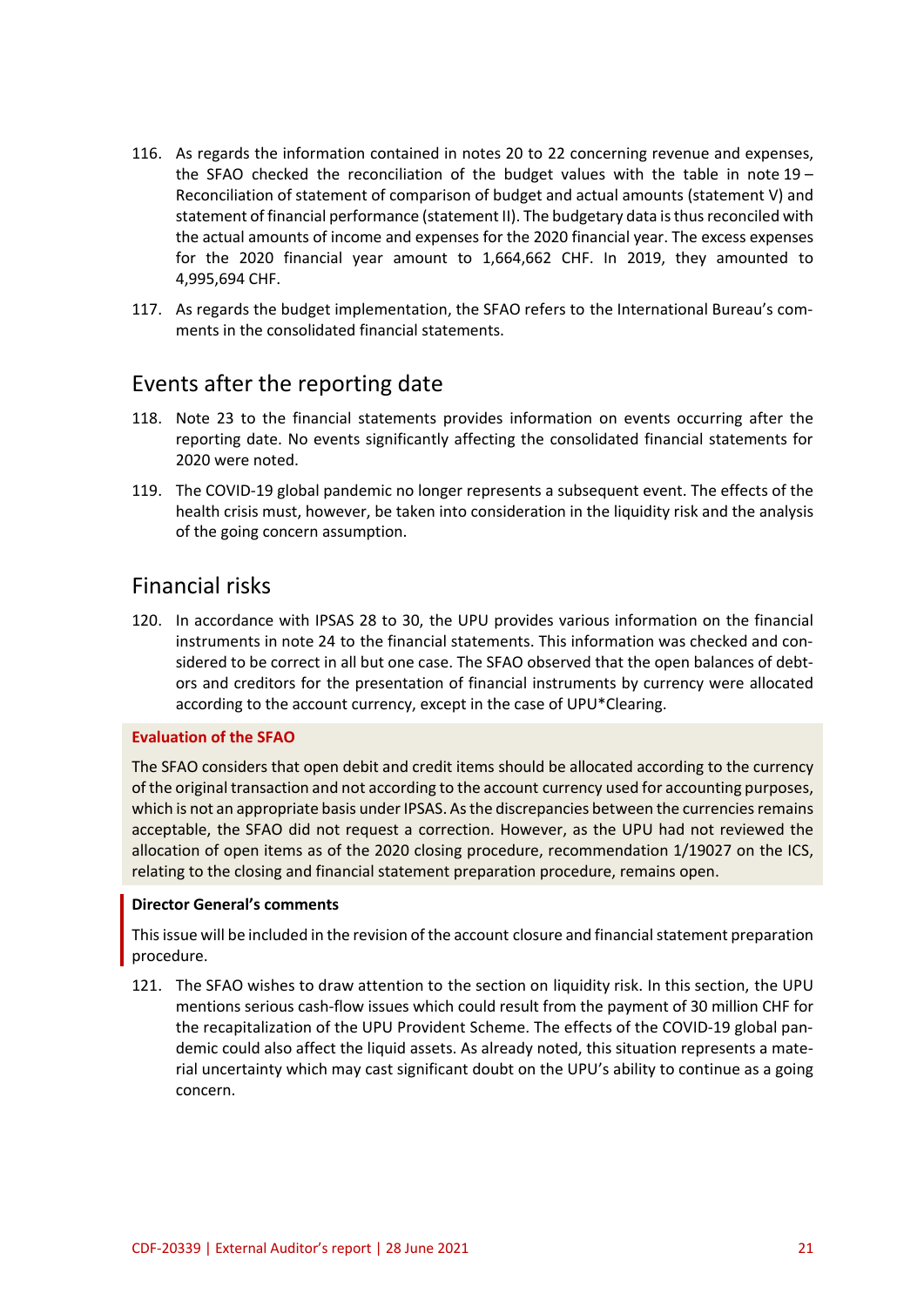## Leasing and unrecognized contractual commitments

- 122. According to IPSAS  $1^5$ , the notes should provide information on unrecognized contractual commitments. In addition, according to IPSAS  $17^6$ , the notes should also indicate, for each category of tangible assets included in the consolidated financial statements, the amount of contractual commitments for the acquisition of property, plant and equipment. At 31 December 2020, unrecognized contractual commitments totalled 14.3 million CHF.
- 123. The UPU was not a lessee in 2020 and had no commitments relating to operational leasing. In accordance with IPSAS  $13<sup>7</sup>$ , the UPU mentions the income expected from rental of premises. The information presented had no significant errors.

## Contingent liabilities

- 124. As explained in note 26 to the consolidated financial statements, the Union has relationships with three language groups which provide translation services to the UPU member countries belonging to each group. These groups function independently of the Union, which is why their accounts are not consolidated. They appoint their own staff, and their rules state that any financial consequences of a dispute or appeal to the ILOAT are to be borne by the language group concerned.
- 125. However, some of the ILO case law indicates that a potential Union obligation towards staff of the three translation services cannot be completely ruled out. The probability of this risk materializing is low. The UPU therefore mentioned the obligations relating to staff benefits as a possible liability. At the end of 2020, the total amount of 18.5 million CHF (18.6 million CHF at the end of 2019) represented the net obligations of these three services towards their staff for the Provident Scheme and health insurance after separation from service. The amount in question was calculated by the UPU consultant actuary using the same methodology as for staff benefit obligations for Union staff and staff of the other entities included in the consolidated accounts.

## Segment reporting

126. This information appears in note 27 to the consolidated financial statements. This reporting allows for assets, liabilities, expenses and revenue to be broken down into the various segments. The presentation adopted by the UPU complies with the requirements of IPSAS 18.

# List of additional entries

127. Misstatements, including omissions, are considered material if, individually or in the aggregate, they could reasonably be expected to influence the economic decisions of users taken on the basis of these financial statements. The SFAO considers an individual misstatement to

 $\overline{a}$ 

<sup>5</sup> IPSAS 1, point 129d

<sup>6</sup> IPSAS 17, point 89c

<sup>7</sup> IPSAS 13, point 69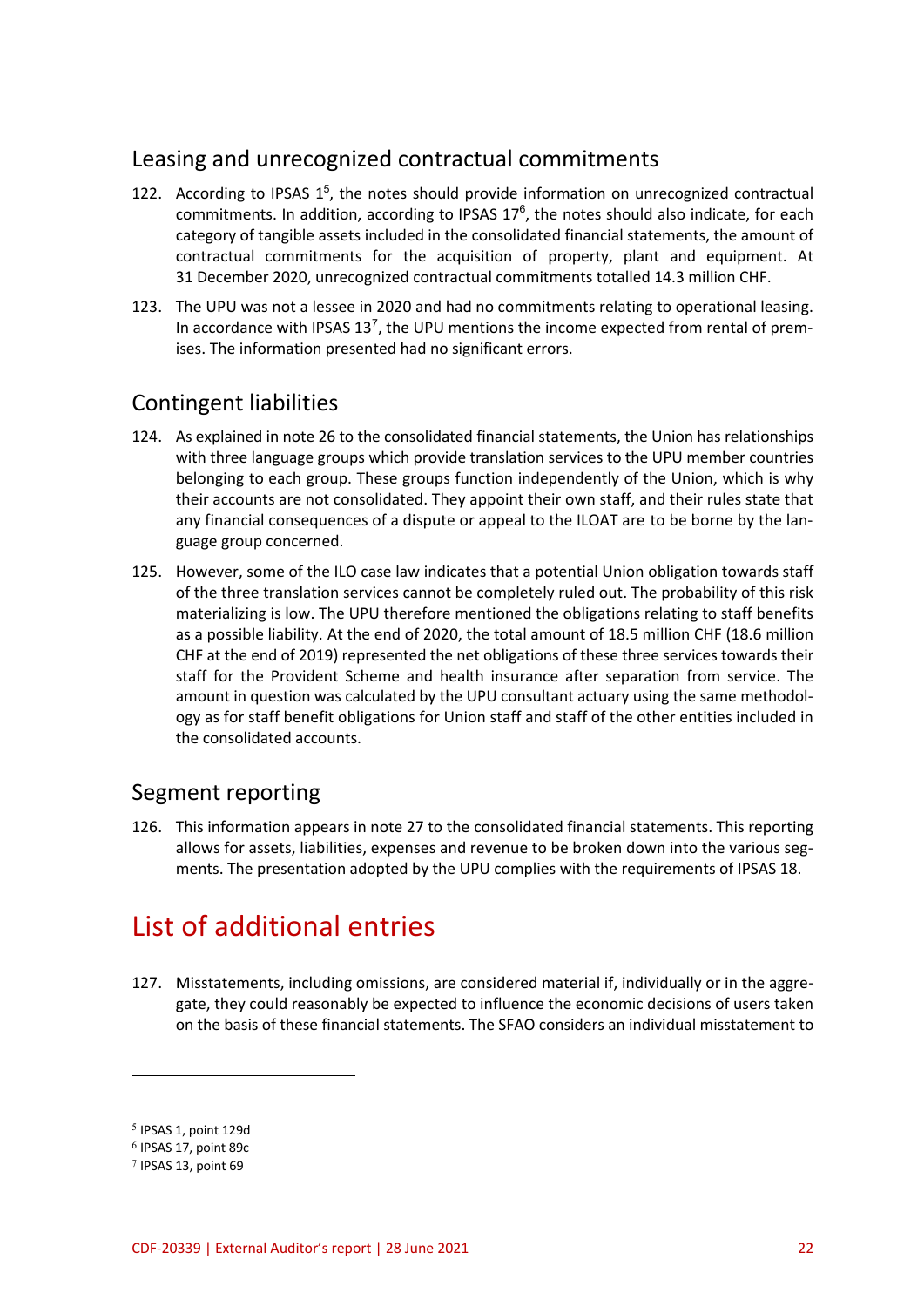be material if it exceeds 60,000 CHF. The impact of misstatements in the interpretation of the financial statements as a whole is considered material if it exceeds 750,000 CHF in total.

# Additional unadjusted entries

128. There were no additional unadjusted entries.

# Additional adjusted entries

129. The following table lists the additional entries noted during the audit and recorded.

| Amount<br>$(in$ CHF $)$ | Description                                                                                           | Effect on result/<br>own funds |
|-------------------------|-------------------------------------------------------------------------------------------------------|--------------------------------|
| 32,000,000              | Reclassification of USPS receivable from "Other assets"<br>to "Accounts receivable"                   |                                |
| 24,000,000              | Reallocation of the long-term portion of USPS deferred<br>revenue                                     |                                |
| 7,043,075               | Reclassification of PPS*Clearing available assets,<br>including year-on-year comparison (394,642 CHF) |                                |
| 1,100,000               | Correction of recognition of voluntary contribution to<br>the 2021 Congress                           | $-1,100,000$                   |
|                         | <b>TOTAL</b>                                                                                          | -1,100,000                     |

# Insufficient information or incorrect presentation

130. The SFAO identified a number of errors in the annex to the consolidated financial statements 2021. All the misstatements have been corrected.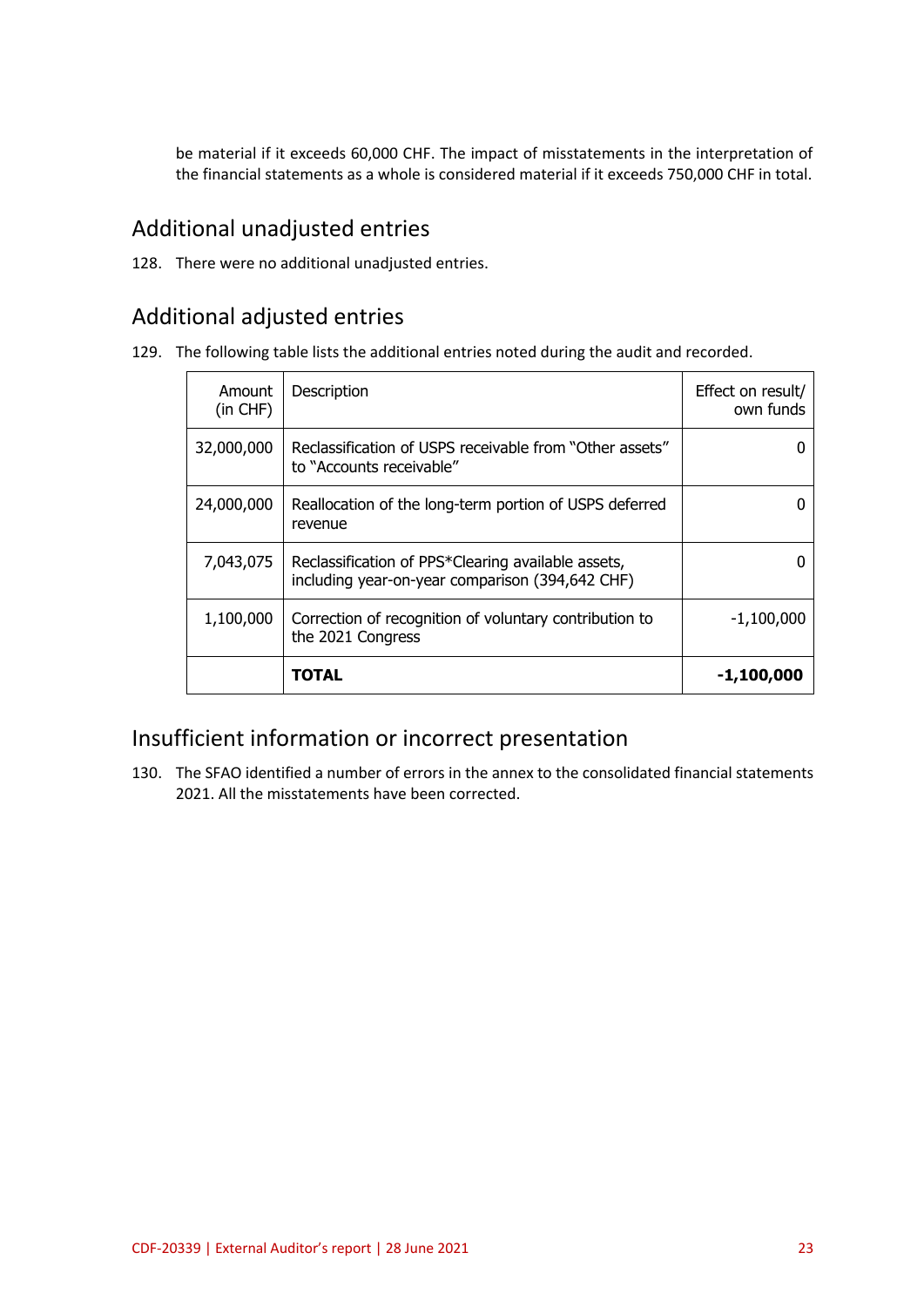# Audit recommendations

- 131. This chapter summarizes the recommendations issued in previous audit reports and the recommendations resulting from the audit of the account closure 2020.
- 132. During the interim and final audits, the SFAO identified areas for improvement in the control environment and the education grant process. The two new recommendations on the assessment of risks and monitoring of controls are contained in the "Internal control system" chapter of the present report, while that concerning education grants can be found in the "Other current and non-current assets" paragraphs.
- 133. The recommendations made within the framework of previous account closure and financial monitoring audits have been followed up and their implementation status was reviewed at the end of May 2021. The recommendations of the IT governance audit of 16 July 2020 will be followed up in 2022.
- 134. The SFAO notes that the International Bureau has moved forward with the implementation of its recommendations. Regarding the 14 open recommendations, two of them have been implemented, and progress has been noted with the implementation of the other ones.

| References |      | Recommendations                                                                                                                                                                                                                                                                                                             |  |  |  |
|------------|------|-----------------------------------------------------------------------------------------------------------------------------------------------------------------------------------------------------------------------------------------------------------------------------------------------------------------------------|--|--|--|
| No.        | Unit |                                                                                                                                                                                                                                                                                                                             |  |  |  |
| 2/20338    | DFI  | Audit of 2019 consolidated financial statements:                                                                                                                                                                                                                                                                            |  |  |  |
|            |      | The SFAO recommends that the UPU reduce its risk by investing funds<br>only in banks or other institutions offering a high level of security.                                                                                                                                                                               |  |  |  |
|            |      | Follow-up in May 2021:                                                                                                                                                                                                                                                                                                      |  |  |  |
|            |      | In January 2021, the UPU terminated its business relationship with the<br>bank with a low rating (BBB).                                                                                                                                                                                                                     |  |  |  |
| 3/20338    | DFI  | Audit of 2019 consolidated financial statements:                                                                                                                                                                                                                                                                            |  |  |  |
|            |      | The SFAO recommends that the UPU examine its receivables manage-<br>ment procedure with a view to eliminating the existing weaknesses. It<br>should also explore the possibility of fully utilizing the Navision<br>accounting system to avoid the need for any manual restatements<br>when preparing financial statements. |  |  |  |
|            |      | Follow-up in May 2021:                                                                                                                                                                                                                                                                                                      |  |  |  |
|            |      | The weaknesses identified in the 2019 audit have been addressed. The<br>UPU has not modified its receivables management procedure. Certain<br>manual stages continue to be necessary in preparing financial state-<br>ments. As no errors were noted, the SFAO considers this recommen-<br>dation closed.                   |  |  |  |

## Recommendations implemented

135. The SFAO considers that the following recommendations have been implemented since the last audit.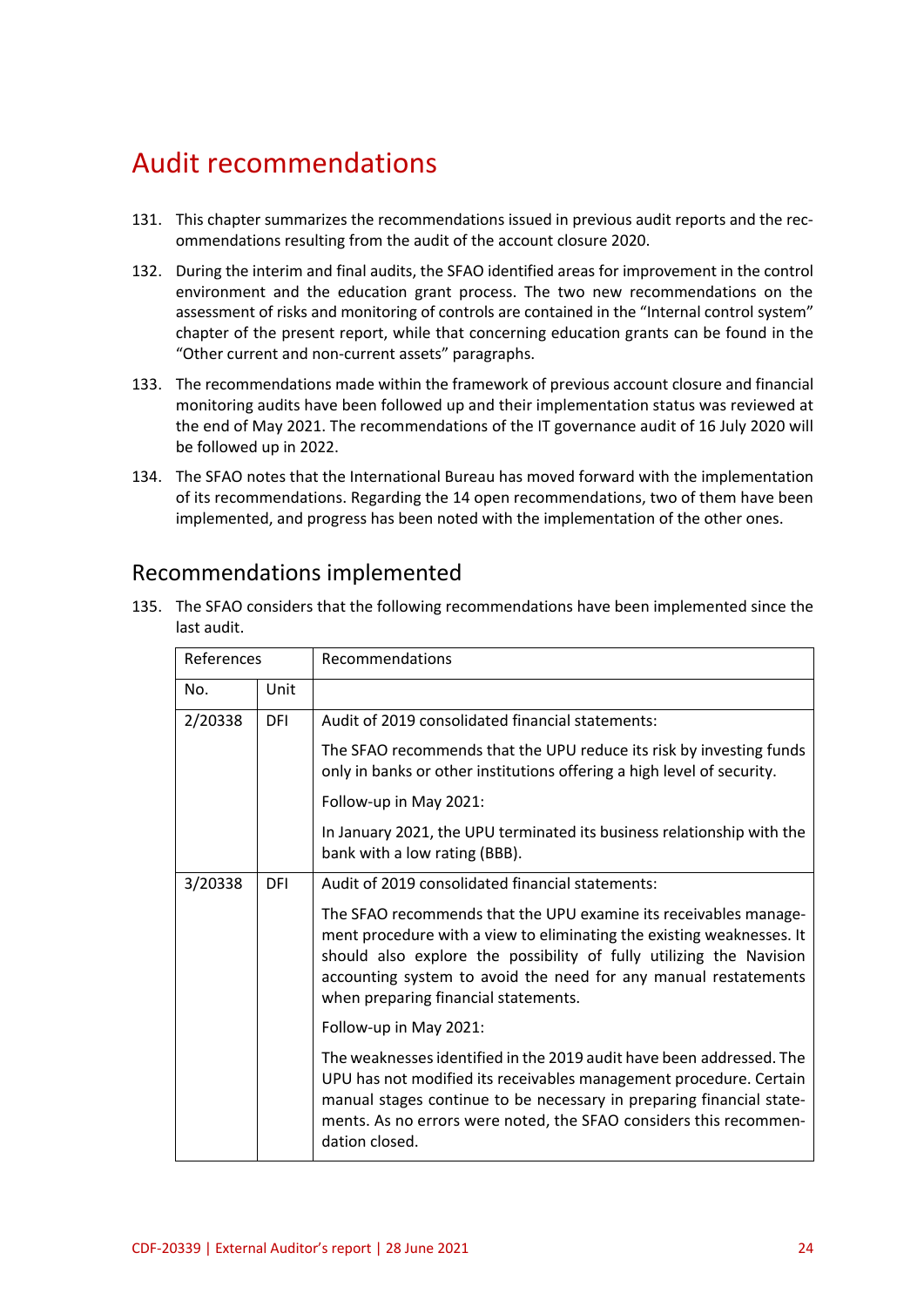# Recommendations still outstanding

136. The monitoring carried out by the SFAO revealed that the following recommendations remain open. The details can be found in Annex 1 to the present report.

| <b>Audit report</b> |            | <b>Recommendations</b> |                   |                   |                                          |
|---------------------|------------|------------------------|-------------------|-------------------|------------------------------------------|
| No.                 | Date       | No.                    | Type <sup>1</sup> | Unit <sup>2</sup> | <b>Planned date of</b><br>implementation |
| 12390               | 20.12.2012 | 4                      | Management        | <b>DRH</b>        | 31.12.2016                               |
| 13262               | 13.06.2013 | 5                      | IT                | <b>DCTP</b>       | 31.03.2017                               |
| 18055               | 05.06.2018 | $\mathbf{1}$           | IT                | <b>DCTP</b>       | 31.12.2019                               |
| 18055               | 05.06.2018 | 2                      | FS                | DFI               | 31.12.2020                               |
| 19027               | 02.07.2019 | $\mathbf{1}$           | FS                | DFI               | 31.12.2019                               |
| 20338               | 24.08.2020 | $\mathbf{1}$           | Management        | <b>DL</b>         | 31.12.2024                               |
| 20338               | 24.08.2020 | 4                      | Management        | <b>DL</b>         | 31.12.2021                               |
| 20091               | 16.07.2020 | $\mathbf{1}$           | T                 | <b>DCTP</b>       | 31.12.2020                               |
| 20091               | 16.07.2020 | 2                      | IT                | <b>DCTP</b>       | 31.12.2021                               |
| 20091               | 16.07.2020 | 3                      | T                 | <b>DCTP</b>       | 31.12.2021                               |
| 20091               | 16.07.2020 | 4                      | IT                | <b>DCTP</b>       | 31.12.2022                               |
| 20091               | 16.07.2020 | 5                      | T                 | <b>DCTP</b>       | 31.12.2022                               |

*1 FS: recommendations concerning the consolidated financial statements and accounting Management: recommendations concerning management in general IT: recommendations concerning information technology*

*2 FS: Human Resources Directorate DCTP Postal Technology Centre Directorate DFI: Finance Directorate DL: Logistics Directorate*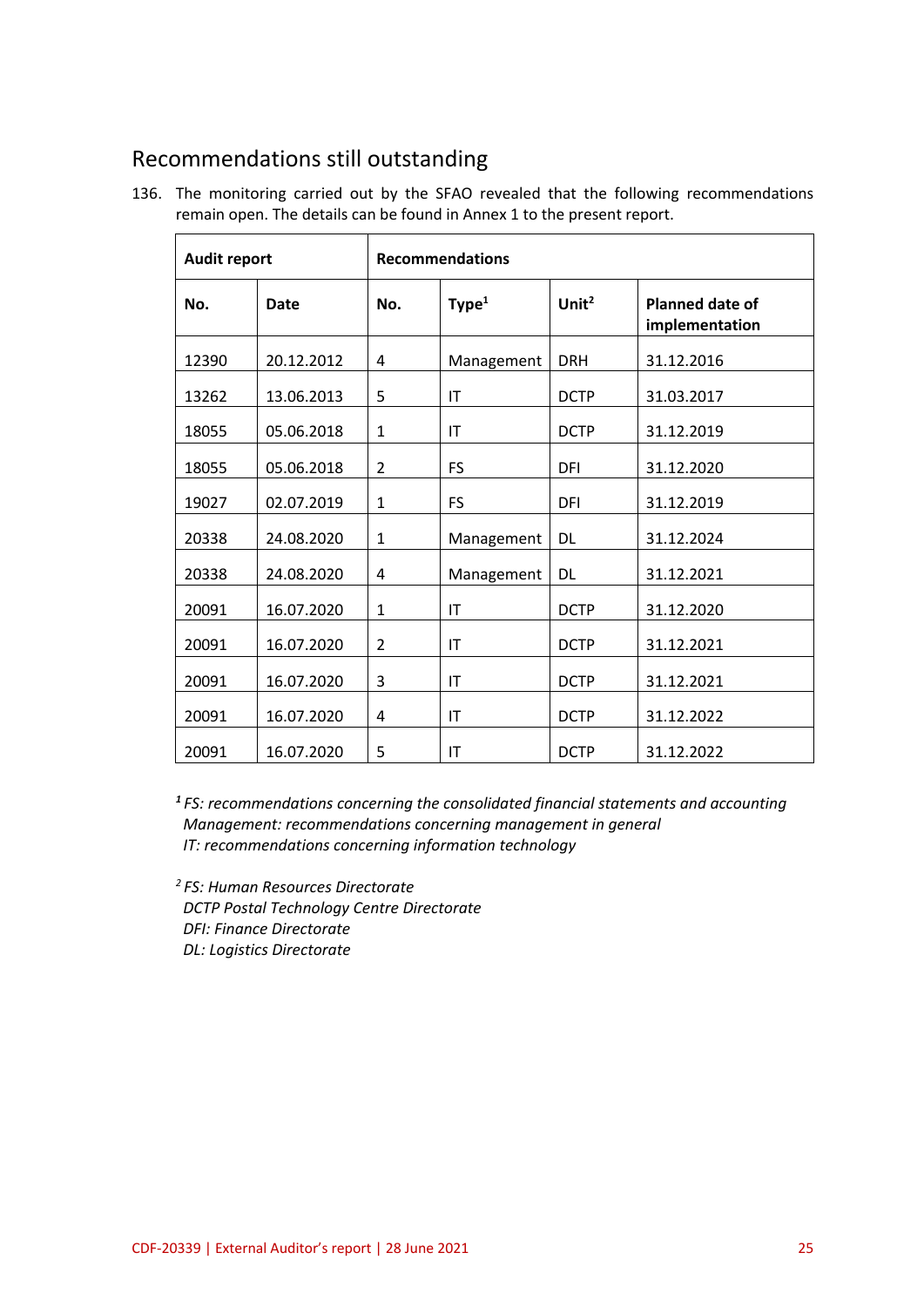- \* \* \*
- 137. This report was originally written in French; the SFAO points out that the French version is therefore the official version.
- 138. It would like to emphasize the good spirit of collaboration and openness that prevailed throughout the performance of the audit, despite the particular conditions resulting from the COVID-19 pandemic. It also wishes to express its appreciation for the helpfulness shown by all the UPU officials approached in providing the information and documents required to carry out its task.

Berne, 28 June 2021

SWISS FEDERAL AUDIT OFFICE

(External Auditor)

Eric-Serge Jeannet Martin Köhli

Deputy Director **Competence Centre Manager** Competence Centre Manager

#### **Priority levels of SFAO recommendations**

The SFAO sets priorities for its recommendations based on defined risks (1 high, 2 medium, 3 low). Examples of risks include, instances of unviable projects, illegal or irregular acts, or issues of liability or damage to reputation. The effects and level of probability are thus considered.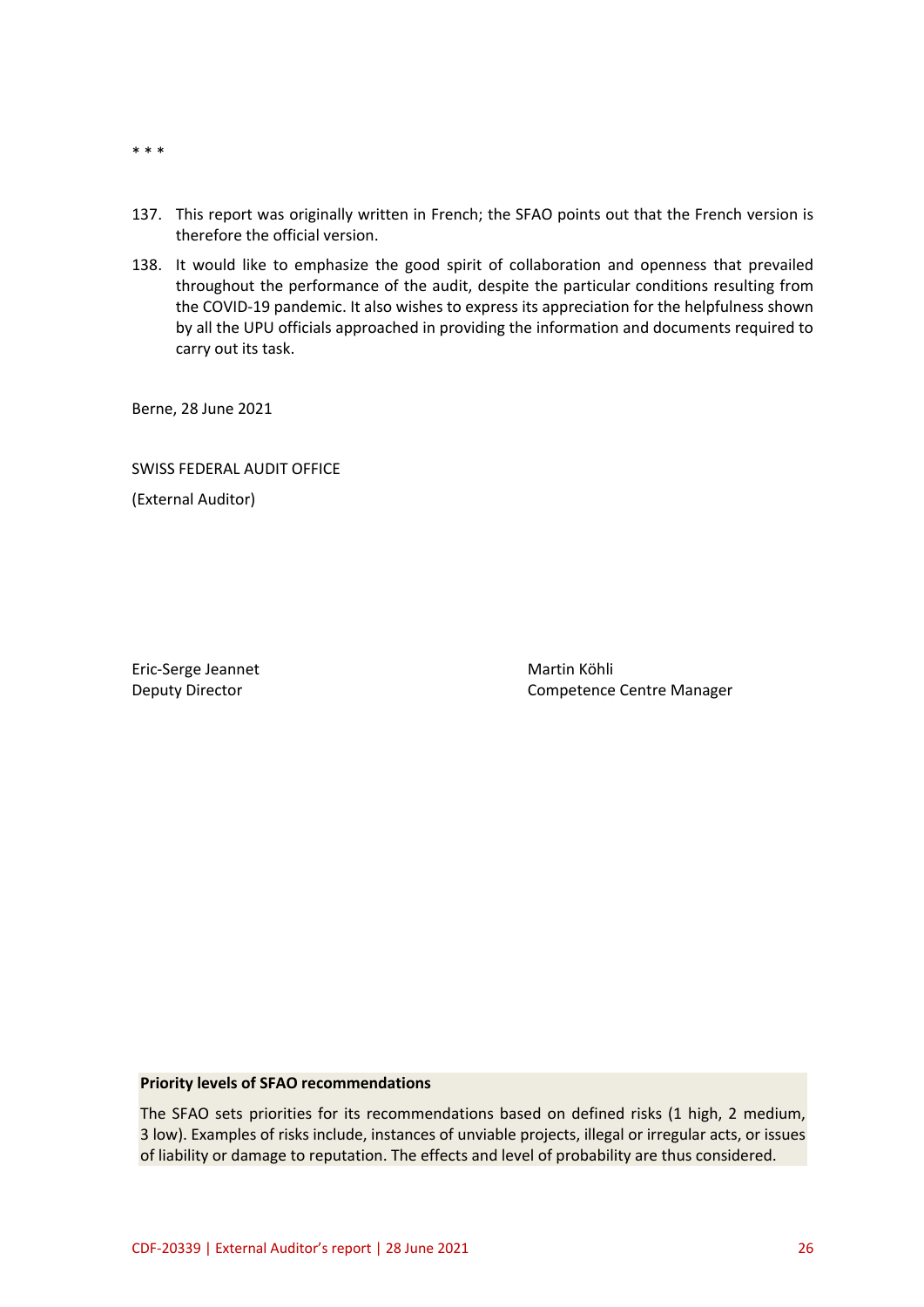# Annex 1: Follow-up of recommendations from previous audits

 $\overline{\phantom{a}}$ 

As indicated in paragraph 136, this annex sets out the status of the recommendations issued in previous audit reports that have not been implemented.

| <b>Audit report</b> |             | <b>Recommendations</b> |                   |                   |                                          |
|---------------------|-------------|------------------------|-------------------|-------------------|------------------------------------------|
| No.                 | <b>Date</b> | No.                    | Type <sup>1</sup> | Unit <sup>2</sup> | <b>Planned date of</b><br>implementation |
| 12390               | 20.12.2012  | 4                      | Management        | <b>DRH</b>        | 31.12.2016                               |
| 13262               | 13.06.2013  | 5                      | IT                | <b>DCTP</b>       | 31.03.2017                               |
| 18055               | 05.06.2018  | $\mathbf{1}$           | IT                | <b>DCTP</b>       | 31.12.2019                               |
| 18055               | 05.06.2018  | $\overline{2}$         | <b>FS</b>         | DFI               | 31.12.2020                               |
| 19027               | 02.07.2019  | $\mathbf{1}$           | <b>FS</b>         | DFI               | 31.12.2019                               |
| 20338               | 24.08.2020  | $\mathbf{1}$           | Management        | <b>DL</b>         | 31.12.2024                               |
| 20338               | 24.08.2020  | 4                      | Management        | <b>DL</b>         | 31.12.2021                               |
| 20091               | 16.07.2020  | $\mathbf{1}$           | IT                | <b>DCTP</b>       | 31.12.2020                               |
| 20091               | 16.07.2020  | 2                      | IT                | <b>DCTP</b>       | 31.12.2021                               |
| 20091               | 16.07.2020  | 3                      | T                 | <b>DCTP</b>       | 31.12.2021                               |
| 20091               | 16.07.2020  | 4                      | IT                | <b>DCTP</b>       | 31.12.2022                               |
| 20091               | 16.07.2020  | 5                      | IT                | <b>DCTP</b>       | 31.12.2022                               |

*1 FS: recommendations concerning the consolidated financial statements and accounting Management: recommendations concerning management in general IT: recommendations concerning information technology*

*2 FS: Human Resources Directorate DCTP Postal Technology Centre Directorate DFI: Finance Directorate DL: Logistics Directorate*

 $\mathbf{r}$ 

 $\overline{\phantom{0}}$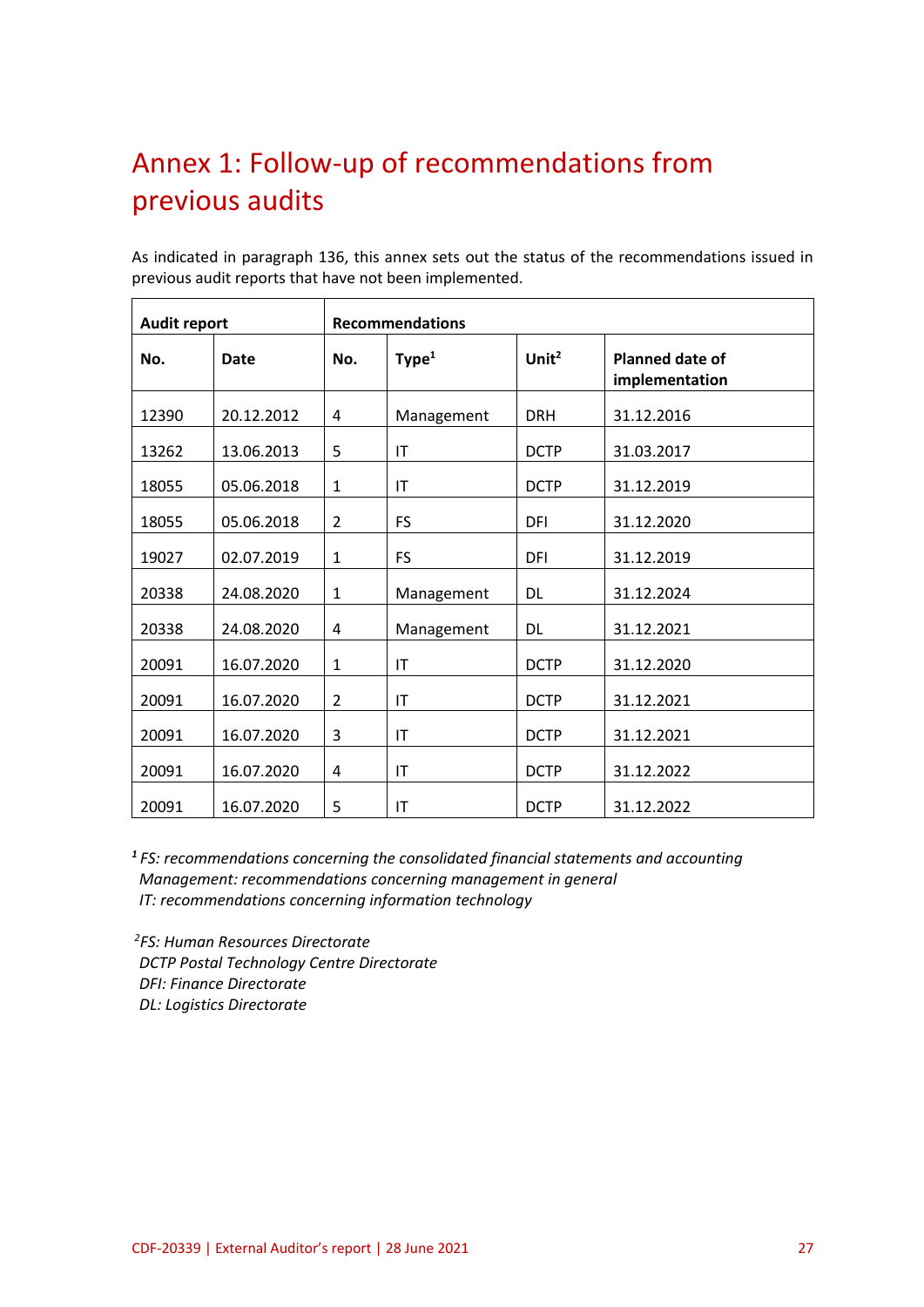### **Recommendation 4 from the 20 December 2012 financial audit report (No. 12390) on the process for managing working hours and absences:**

I recommend that the UPU update its processes for the management and monitoring of working hours and, in so doing, formalize its related internal control system. Further, an employee departure checklist could be created in addition to the recruitment checklist. The latter could be expanded to include basic training related to the DRH's administrative instructions.

Comment by the Director General: The DRH agrees with this recommendation.

The processes related to the management and monitoring of working hours should be updated using the application available for that purpose (Qualigram). This could be one of the DRH's objectives for 2013 and would result in the updating of the internal control system.

When an employee leaves (retirement, separation from service, death), the DRH uses an internal checklist to perform the necessary tasks. Since the process also concerns other directorates, like the DL and the DFI, it might be a good idea to consider creating a common checklist, if the directors concerned agree on the usefulness of such a tool.

As soon as the rules and administrative instructions have been updated, it would indeed be a good idea to provide staff with basic training on them. This training could be done through e-learning modules designed in cooperation with the DCDEV under the Trainpost project.

**Status according to the follow-up conducted in May 2021:** The recommendation has been partially implemented, with the creation of a checklist for separation from service. However, administrative instruction 22/Rev 6 on working hours has still not been formally approved by the Management.

### **Recommendation 5 from the 13 June 2013 report (No. 13262) on the audit of the 2012 consolidated financial statements:**

I invite the UPU to take the necessary steps for all the organization's requests – i.e. from all directorates, and internal and external clients – to be submitted through one single system by all IB units.

Comment by the Director General: The UPU agrees with the recommendation and has taken it into account for the work of the IT Steering Committee.

Status according to the follow-up conducted in December 2020: A project is under way which should allow for management of all UPU IT services. The new system will also cover the processing of requests. It has been decided that the EasyVista tool will be used exclusively from now on. Migration of open requests from the ADILOFT system will form part of this project. This also includes an update from the current version of EasyVista. The project was first delayed in 2019, and then postponed until 2021/2022 owing to the conditions associated with the COVID-19 pandemic.

### **Recommendation 1 from the 5 June 2018 report (No. 18055) on the audit of the 2017 consolidated financial statements:**

The SFAO recommends that the UPU apply recognized best practices in change management and access rights for the Navision application across all units of the organization.

**Comment by the Director General:** We agree with this recommendation. Measures will be taken to ensure that best practices are applied across all units of the organization.

Status according to the follow-up conducted in December 2020: Although external service providers have access to staff data, the access is limited to their period of intervention. This matter is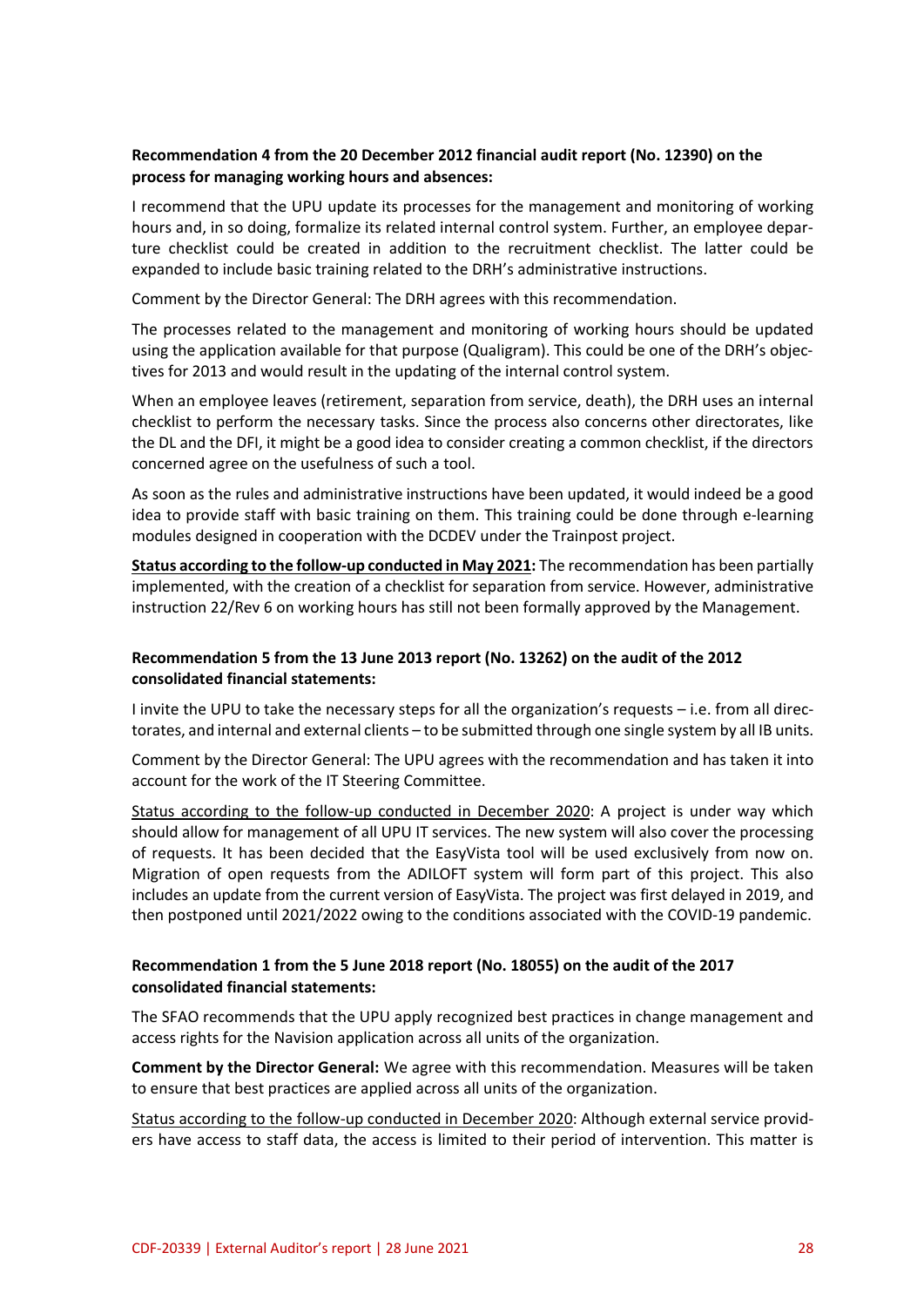therefore resolved. In addition, reviews of user access rights do not comply with best practice for the following reasons:

- An Excel printout of a basic list of existing users cannot be considered as valid evidence.
- The list bears no date or signature.

### **Recommendation 2 from the 5 June 2018 report (No. 18055) on the audit of the 2017 consolidated financial statements:**

The SFAO recommends that the UPU prepare concrete proposals for the 2018 Extraordinary Congress, so that the organization's supreme body can take the necessary decisions to resolve the problem of recapitalizing the UPU Provident Scheme and ensure the organization's long-term sustainability.

**Comment by the Director General:** We agree with this recommendation. Proposals relating to this matter will be submitted to the 2018 Extraordinary Congress.

Status according to the follow-up conducted in May 2021: The financing contract with USPS was signed in 2020. USPS is financing the long-term liabilities to the tune of 24 million CHF from 2020 to 2024. In 2020, USPS made a payment of 6.4 million CHF to the UPU, which the UPU transferred to the Provident Scheme.

The CA will also submit additional financing measures to the 2021 Congress to ensure the sustainability of the UPU Provident Scheme. The CA proposes that the institution be fully recapitalized over a 25-year period, in two consecutive phases:

- up to a coverage rate of 85% by the end of the Abidjan Congress cycle (2024);
- up to a coverage rate of 100% by 2045 at the latest, subject to a re-assessment of the Union's financial position and, as the case may be, the recapitalization timeline.

To that end, it is proposed that an annual contribution of budgetary resources equivalent to 10% of the annual expenditure ceiling be allocated until a 100% coverage rate is achieved, for the purposes of which a corresponding budgetary ceiling will be established by each successive Congress. The ceiling established by Congress shall not be revised by the CA between Congresses.

The CA also proposed that the option of joining the United Nations Joint Staff Pension Fund once the Provident Scheme is fully recapitalized or as otherwise deemed feasible by the CA be maintained.

The decisions will be adopted by the next Congress, scheduled for August 2021.

### **Recommendation 1 from the 2 July 2019 report (No. 19027) on the audit of the 2018 consolidated financial statements:**

The SFAO recommends that the DFI take steps to improve the ICS for account closure and financial statement preparation by the end of the 2019 financial year.

**Comment by the Director General:** The International Bureau agrees with the recommendation and will take appropriate steps to improve the ICS for account closure and financial statement preparation.

Status according to the follow-up conducted in May 2021: While the situation has improved, the SFAO considers that the ICS relating to the account closure and financial statement preparation procedure needs to be further improved. Weaknesses persist. These are elucidated in the chapter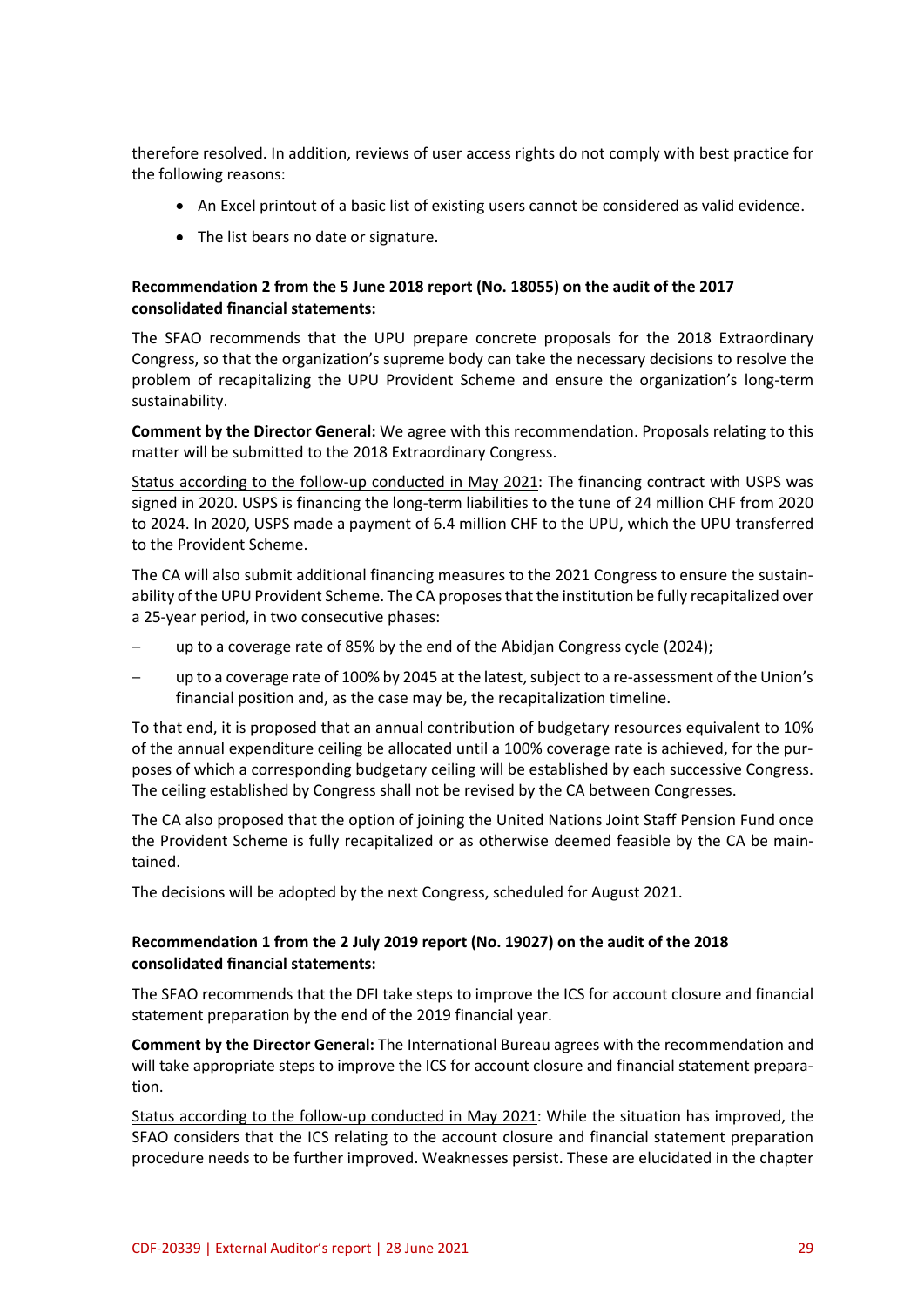of this report on the ICS relating to the account closure and financial statement preparation procedure.

### **Recommendation 1 from the 24 August 2020 report (No. 20338) on the audit of the 2019 consolidated financial statements:**

The SFAO recommends that the UPU define a concept and then put in place professional tools to enable it to act as building owner and protect the value of the main building in the long term.

**Comment by the Director General:** As part of the building renovation plans, the International Bureau is currently analyzing management models that incorporate the role of the building owner to ensure that the value of the main building is preserved. The development phases of the project will follow a schedule jointly drawn up by the host State, the FIPOI and the UPU General Management. Furthermore, the Director General is proposing the inclusion of a reference to the future creation of a renovation reserve and a maintenance fund, in accordance with best practice.

Status according to the follow-up conducted in May 2021: Initial studies have made it possible to estimate that the investment amount needed is approximately 34 million CHF. As the organization is unable to meet the cost of this work itself, funding is being sought. The International Bureau has worked on various possible scenarios ranging from obtaining loans from the host country to financing via the market. It is liaising with the FIPOI and other external partners.

### **Recommendation 4 from the 24 August 2020 report (No. 20338) on the audit of the 2019 consolidated financial statements:**

The SFAO recommends inventorizing the UPU stamp collection. In addition, to improve the physical protection of the collection, plans should be made to relocate collection B.

**Comment by the Director General:** The Director General has evaluated the cost of inventorizing the UPU stamp collection and protecting its assets. The inventory and protection costs as proposed are considered disproportionate. The International Bureau will not be implementing this recommendation as it stands. However, the International Bureau proposes that these assets should be valued at 2.5 million CHF for insurance purposes.

With respect to the physical protection of the UPU stamp collection, arrangements are being made with the Museum of Communication.

Status according to the follow-up conducted in May 2021: With respect to the physical protection of the UPU stamp collection, the UPU has contacted the Museum of Communication in Berne, which is not, however, interested. The International Bureau is currently working on three other options: i) placing the collection with an external service provider; ii) contacting the Federal Office of Culture; and iii) relocating collection B to another part of the UPU building. The International Bureau is continuing its efforts in seeking an external service provider. If such efforts prove inconclusive, the UPU will consider an internal solution.

As regards the stamp collection inventory, three phases are planned:

- Phase 1: physical reorganization of the UPU stamp collection and separation of collections A and B (2019–2021). This phase is in progress.
- Phase 2: electronic archiving and digitalization (2021–2024).
- Phase 3: inventory and valuation of the universal stamp collection (2024–2027).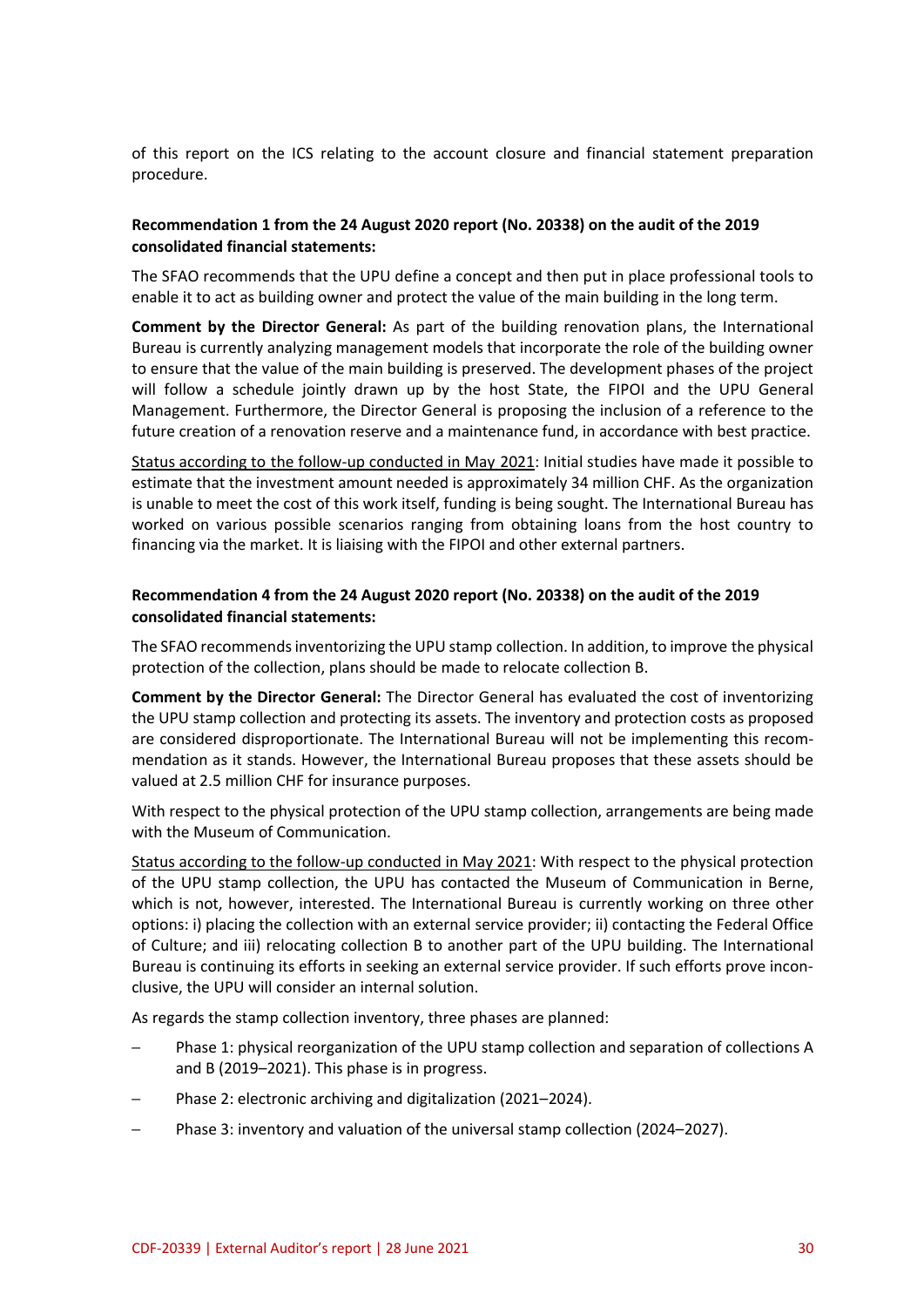#### **Recommendation 1 from the 16 July 2020 report (No. 20091) on the IT governance audit:**

The SFAO recommends that the UPU establish an IT steering committee composed of members of the directorates and reporting to the General Management. This committee will make decisions on governance issues and cross-cutting aspects of IT (e.g. architecture, information security) that apply to the whole organization.

Comment by the Director General: The International Bureau agrees with this recommendation. It will evaluate the necessary changes to existing governance structures with a view to setting up an IT steering committee, which, among other things, will make decisions on governance issues and cross-cutting aspects of IT (e.g. architecture, information security) that apply to the whole organization.

Status according to the follow-up conducted in May 2021: The UPU has put into place an IT Advisory Committee comprising six members, including the Deputy Director General and four directors. This committee is charged with supervising all internal IT projects concerning the International Bureau and financed under the Union's regular budget. The SFAO wishes to emphasize that the term "advisory" would not appear to be in line with the objective of its recommendation, which is namely that the committee should take decisions on questions of governance. The first meeting is scheduled for July 2021. The SFAO will assess the implementation of the recommendation once the committee has become active.

### **Recommendation 2 from the 16 July 2020 report (No. 20091) on the IT governance audit:**

The SFAO recommends that the UPU launch a project to organize and coordinate the management and finalization of outstanding issues relating to the integration of the PIM into the DCTP. As part of this, the UPU should ensure that the issues regarding the organizational chart (i.e. multiple roles fulfilled by the Director of the DCTP, the position of the person responsible for the information security management system) are resolved. The UPU should finalize the harmonization and redesign of processes and update the documentation (in particular with regard to the strategy, providers and suppliers, IT services and budgetary management vectors), and take stock of the lessons learned from this integration process.

Comment by the Director General: The International Bureau agrees with this recommendation. The DCTP is running a project to harmonize processes and documentation for all of its activities (both for the IB and the Telematics Cooperative). The project will incorporate the points mentioned in this recommendation with a view to finalizing this integration.

Status according to the follow-up conducted in May 2021: This recommendation will be followed up when the 2022 audit is conducted.

#### **Recommendation 3 from the 16 July 2020 report (No. 20091) on the IT governance audit:**

The SFAO recommends that the UPU take stock of risk management practices, define work priorities, and launch a project dedicated to improvement. This project should aim to achieve a unified approach to risk management, as well as shared processes and tools, and a common understanding of risk management issues.

Comment by the Director General: The International Bureau agrees with this recommendation. Initiatives to improve risk management will be launched. Particular attention will be paid to promoting a common risk management methodology shared by the specialist and IT teams.